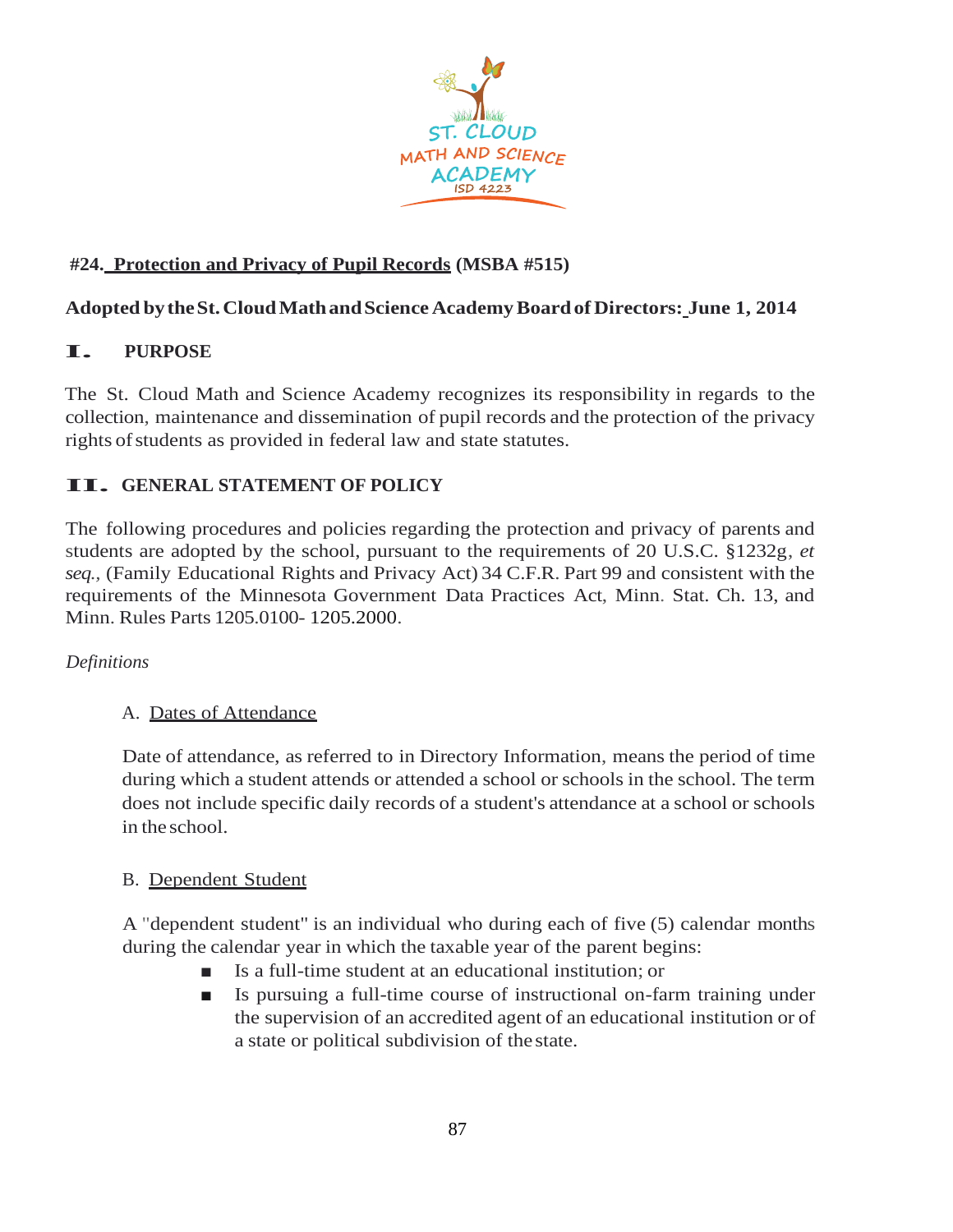#### C. Directory Information

"Directory information" means information contained in an education record of a student which would not generally be considered harmful or an invasion of privacy if disclosed. It includes, but is not limited to: the student' s name, address, telephone listing, electronic mail address, photograph, date and place of birth, major field of study, dates of attendance, grade level, enrollment status (i.e. full-time or part-time), participation in officially recognized activities and sports, weight and height of members of athletic teams, degrees, honors and awards received, and the most recent educational agency or institution attended. It also includes the name, address and telephone number of the student' s parent(s). Directory information does not include personally identifiable data that references religion, race, color, social position or nationality.

#### D. Education Records

- 1. What constitutes "education records". Education records means those records which: (1) are directly related to a student; and (2) are maintained by the school or by a party acting for the school.
- 2. What does not constitute an education record?

The term "education records" does notinclude:

- a. Records of instructional personnel which:
	- Are in the sole possession of the maker of the record; and
	- Are not accessible or revealed to any other individual except a substitute teacher; and
	- Are destroyed at theend of the school year.
- b. Records of a law enforcement unit of the school, provided educational records maintained by the school are not disclosed to the unit, and the lawenforcement records are:
	- Maintained separately from education records;
	- Maintained solely for law enforcement purposes; and
	- Disclosed only to law enforcement officials of the same jurisdiction.
- c. Records relating to an individual, including a student, who isemployed by the school which:
	- Are made and maintained in the normal course of business;
	- Relate exclusively to the individual in that individual's capacity as an employee; and
	- Are not available for use for any other purpose.

However, these provisions shall not apply to records relating to an individual in attendance at the school that is employed as a result of his or her status as a student.

- d. Records relating to an eligible student, or a student attending an institution of post-secondary education, which are:
	- Made or maintained by a physician, psychiatrist, psychologist or other recognized professional or paraprofessional acting inhisor her professional or paraprofessional capacity or assisting in that capacity;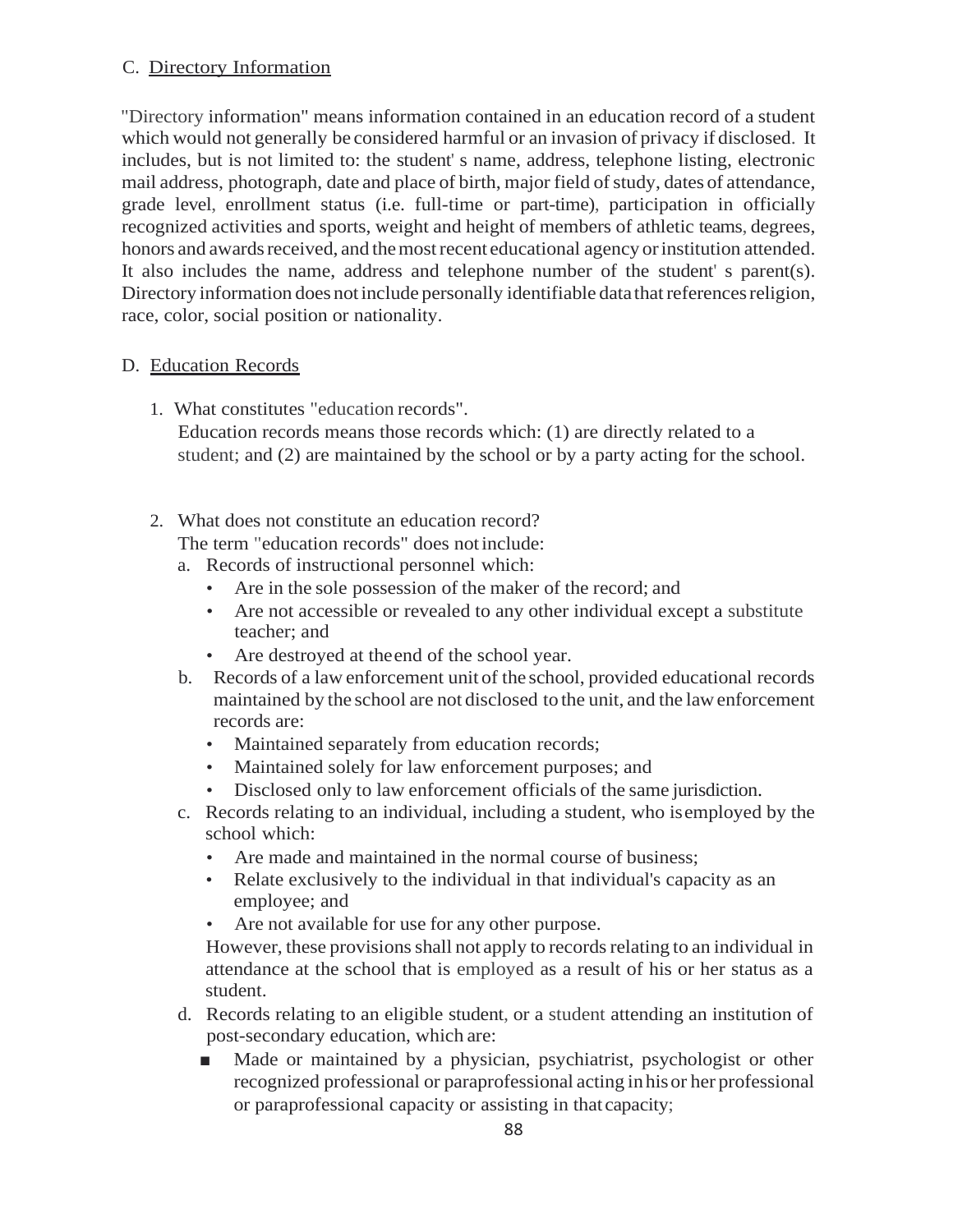- Made, maintained, or used only in connection with the provision of treatment to the student;and
- Disclosed only to individuals providing the treatment; provided that a physician or other appropriate professional of the student's choice can personally review the records. For the purpose of this definition, "treatment" does not include remedial educational activities or activities that are a part of the program of instruction within the school.
- e. Records that only contain information about an individual after he or she is no longer a student at the school.

### E. Eligible Student

"Eligible student" means a student who has attained eighteen (18) years of age or is attending an institution of post-secondary education.

### F. Juvenile Justice System

"Juvenile justice system" includes criminal justice agencies and the judiciary when involved in juvenile justice activities.

### G. Legitimate Educational Interest

"Legitimate educational interest" includes interest directly related to classroom instruction, teaching, student achievement and progress, discipline of a student, student health and welfare, and the ability to respond to a request for education data. It includes a person's need to know in orderto:

- Perform an administrative task required in the school or employee's contract or position description approved by the school board;
- Perform a supervisory or instructional task directly related to the student's education; or
- Perform a service or benefit for the student or the student's family such as health care, counseling, and student job placement or student financial aid.
- Perform a task directly related to responding to a request fordata.

## H. Parent

"Parent" means a parent of a student and includes a natural parent, a guardian, or an individual acting as a parent of the student in the absence of a parent or guardian. The school may presume the parent has the authority to exercise the rights provided herein, unless it has been provided with evidence that there is a state law or court order governing such matters as marriage dissolution, separation or child custody, or a legally binding instrument that provides to the contrary.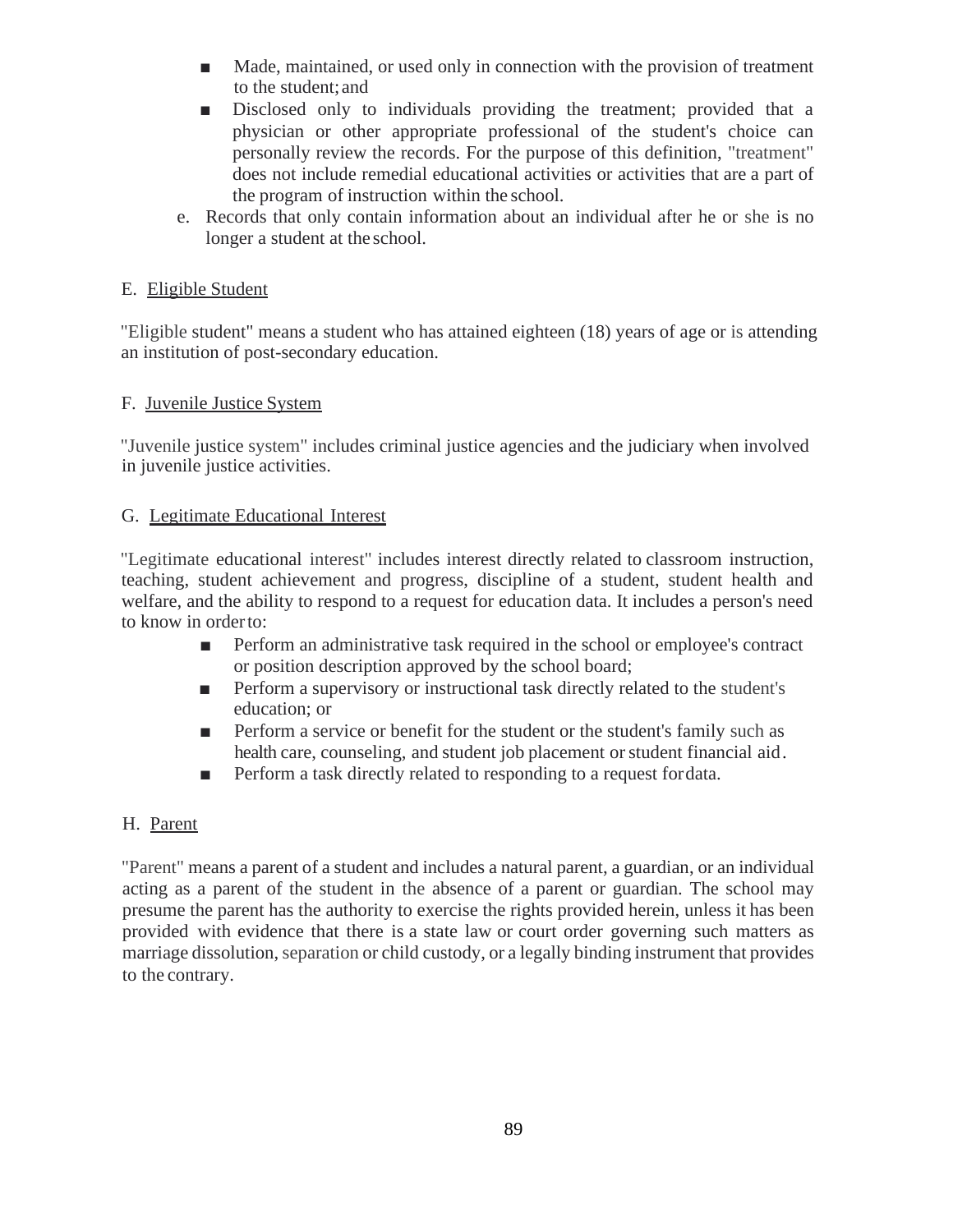### I. Personally Identifiable

"Personally identifiable" means that the data or information includes, but is not limited to: (a) a student's name; (b) the name of the student' s parent or other family member; (c) the address of the student or student's family; (d) a personal identifier such as the student' s social security number or student number; (e) a list of personal characteristics that would make the student's identity easily traceable; or (f) other information that would make the student's identity easily traceable.

# J. Record

"Record" means any information or data recorded in any way including, but not limited to, handwriting, print, computer media, video or audio tape, film, microfilm and microfiche.

# K. Responsible Authority

"Responsible authority" means the charter school director.

## L. Student

"Student" includes any individual who is or has been in attendance; enrolled or registered at the school and upon whom the school maintains education records. Student also includes applicants for enrollment or registration at the school, and individuals who receive shared time educational services from the school.

## M. School Official

"School official" includes: (a) a person duly elected to the school board; (b) a person employed by the school board in an administrative, supervisory, instructional or other professional position; (c) a person employed by the school board as a temporary substitute in a professional position for the period of his or her performance as a substitute; and (d) a person employed by, or under contract to, the school board to perform a special task such as a secretary, a clerk, as public information officer or data practices compliance official, an attorney or an auditor for the period of his or her performance as an employee or contractor.

## N. Summary Data

"Summary data" meansstatistical records and reports derived from data on individuals but in which individuals are not identified and from which neither their identities nor any other characteristic that could uniquely identify the individual is ascertainable.

## O. Other Terms and Phrases

All other terms and phrases shall be defined in accordance with applicable state and federal law or ordinary customary usage.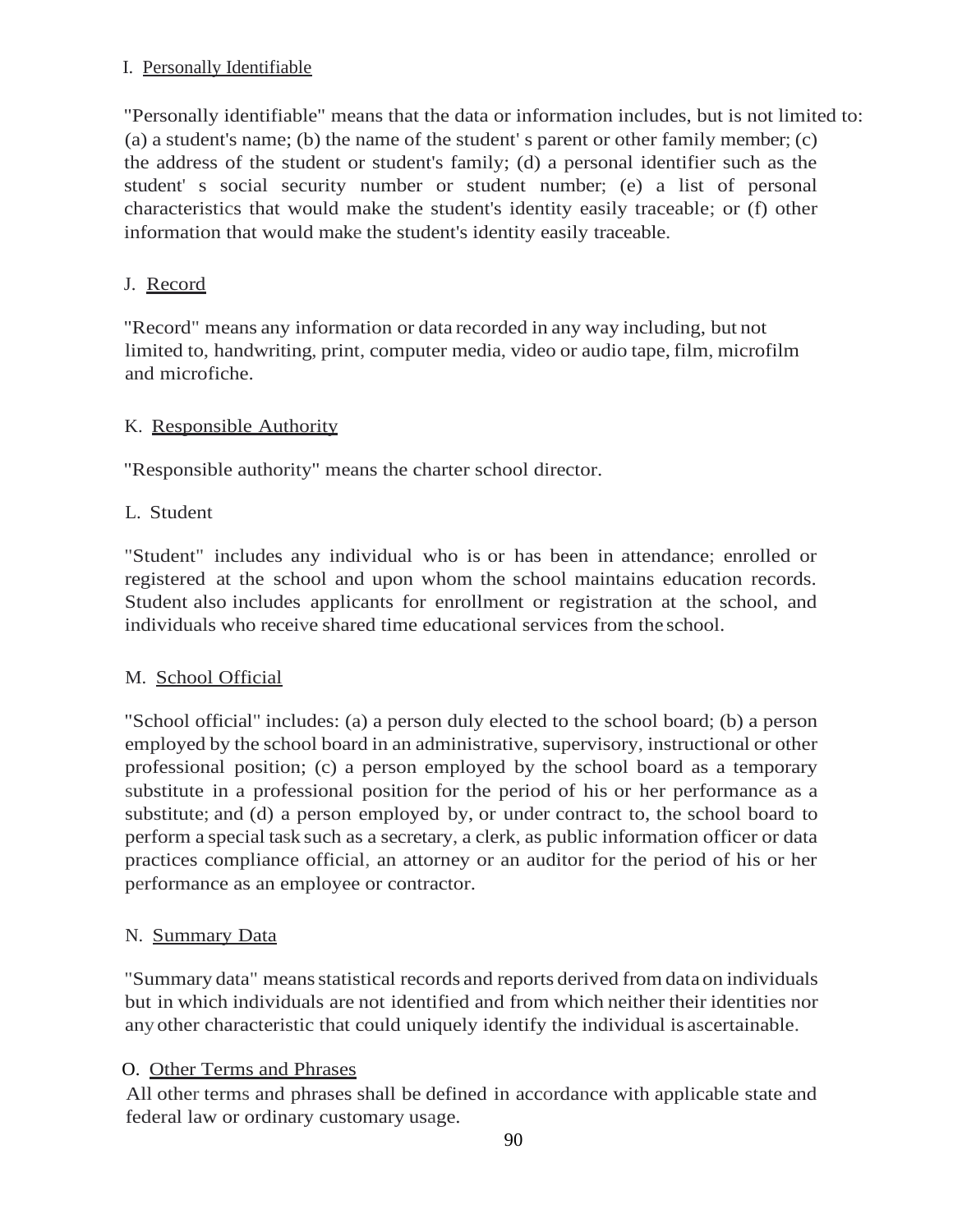## *General Classification*

State law provides that all data collected, created, received or maintained by a school are public unless classified by state or federal law as not public or private or confidential. State lawclassifies all dataon individuals maintained by a school thatrelatesto a student as private data on individuals. This data may not be disclosed to parties other than the parent or eligible student without consent, except pursuant to a valid court order, certain state statutes authorizing access, and the provisions of 20 U.S.C. §1232g and the regulations promulgated there under.

### *Statement of Rights*

### ■ Rights of Parents and Eligible Students

Parents and eligible students have the following rights under this policy:

- The right to inspect and review the student's education records;
- The right to request the amendment of the student's education records to ensure that they are not inaccurate, misleading or otherwise in violation of the student 's privacy or other rights;
- The right to consent to disclosures of personally identifiable information contained in the student's education records, except to the extent that such consent is not required for disclosure pursuant to this policy, state or federal law, or the regulations promulgated there under;
- The right to refuse release of secondary students' names, addresses, and home telephone numbers to military recruiting officers;
- The right to file a complaint with the U.S. Department of Education concerning alleged failures by the school to comply with the federal law and the regulations promulgated there under;
- The right to be informed about rights under thefederal law; and
- The right to obtain a copy of this policy at the location set forth in the COPIES OF POLICY section of thispolicy.

#### ■ Eligible Students

All rights and protections given parents under this policy transfer to the student when he or she reaches eighteen (18) years of age or enrolls in an institution of post-secondary education. The student then becomes an "eligible student." However, the parents of an eligible student who is also a "dependent student" are entitled to gain access to the educational records of such student without first obtaining the consent of the student.

#### *Disclosure of Education Records*

#### A. Consent Required for Disclosure

I. The school shall obtain a signed and dated written consent of the parent of astudent or the eligible student before disclosing personally identifiable information from the education records of the student, except as provided herein.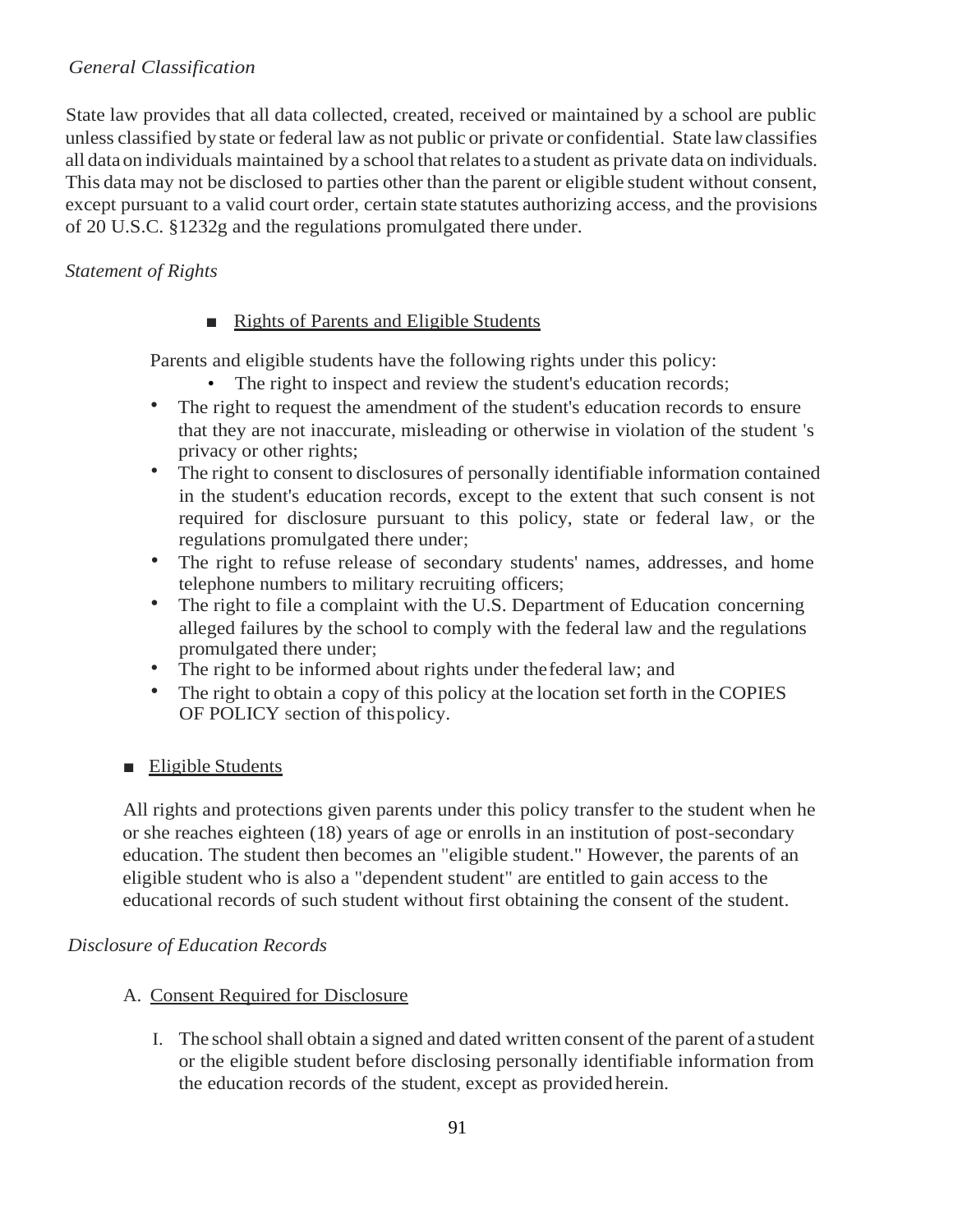- 2. The written consent required by this subdivision must be signed and dated by the parent of the student or the eligible student giving the consent and shall include:
	- A specification of the records to be disclosed;
	- The purpose or purposes of the disclosure;
	- The party or class of parties to whom the disclosure may be made; and
	- If appropriate, a termination date for the consent.
- 3. When a disclosure is made under thissubdivision:
	- If the parent or eligible student so requests, the school shall provide him or her with a copy of the records disclosed; and
	- If the parent of a student who is not an eligible student so requests, the school shall provide the student with a copy of the records disclosed.
- 4. If the responsible authority seeks an individual's informed consent to the release of private data to an insurer or the authorized representative of an insurer, informed consent shall not be deemed to have been given unless thestatement is:
	- In plain language;
	- Dated;
	- Specific in designating the particular persons or agencies the data subject is authorizing to disclose information about the data subject;
	- Specific as to the nature of the information the subject is authorizing to be disclosed;
	- Specific as to the persons or agencies to whom the subject is authorizing information to be disclosed;
	- Specific as to the purpose or purposes for which the information may be used by any of the parties named in clause e above, both at the time of the disclosure and at any timein the future; and
	- Specific as to its expiration date which should be within a reasonable time, not to exceed one year except in the case of authorizations given in connection with applications for (i) life insurance or non-cancelable or guaranteed renewable health insurance and identified as such, two years after the date of the policy, or (ii) medical assistance under Minn. Stat. Ch. 256B or Minnesota Care under Minn. Stat. Ch. 256L, which shall be ongoing during all terms of eligibility, for individualized education program health-related services provided by a school that are subject to third party reimbursement.

#### 5. Eligible Student Consent

Whenever a student has attained eighteen (18) years of age or is attending an institution of post-secondary education, the rights accorded to and the consent required of the parent of the student shall thereafter only be accorded to and required of the eligible student, except as provided in the STATEMENT OF RIGHTS section of this policy.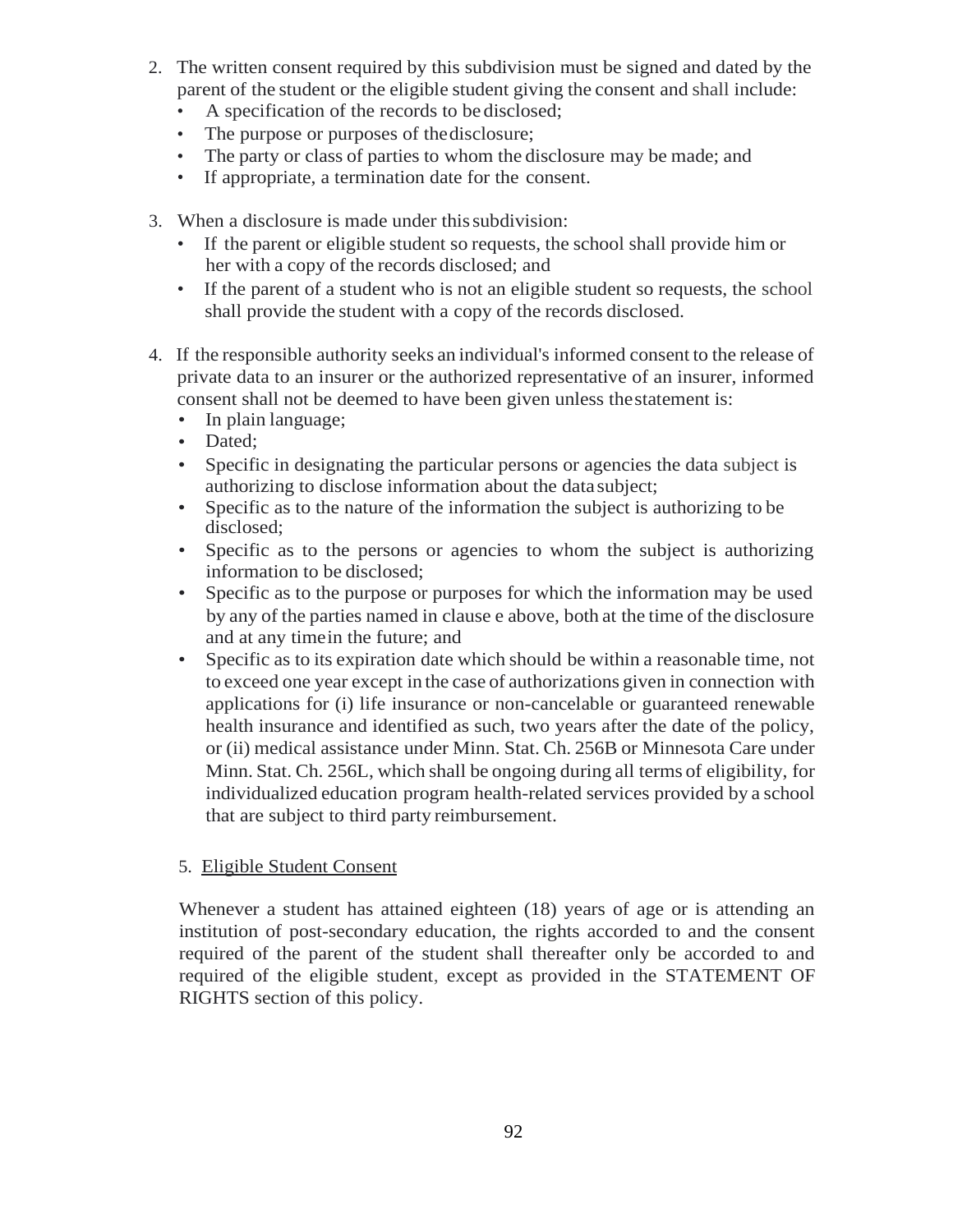#### B. Prior Consent for Disclosure Not Required

The school may disclose personally identifiable information from the education records of a student without the written consent of the parent of the student or the eligible student unless otherwise provided herein, if the disclosure is:

- 1. To other school officials, including teachers, within the school whom the school determines have a legitimate educational interest in such records;
- 2. To officials of other schools or schools in which the student seeks or intends to enroll. The records shall include information about disciplinary action taken as a result of any incident in which the student possessed or used a dangerous weapon, and with proper annual notice (See Part XIX.), suspension and expulsion information pursuant to section 4155 of the federal No Child Left Behind Act. The records also shall include a copy of any probable cause notice or any disposition or court order under Minn. Stat. § 260B.171, unless the data are required to be destroyed under Minn. Stat. § 120A.22, Subd. 7(c) or § 121A.75. On request, the school will provide the parent or eligible student with a copy of the education records which have been transferred and provide an opportunity for a hearing to challenge the content of those records in accordance with the REQUEST TO AMEND RECORDS; PROCEDURES TO CHALLENGE DATA section of this policy;
- 3. To authorized representatives of the Comptroller General of the United States, the Attorney General of the United States, the Secretary of the U.S. Department of Education, or the Commissioner of the State Department of Education or his or her representative, subject to the conditions relative to such disclosure provided under federal law;
- 4. In connection with financial aid for which a student has applied or has received, if the information is necessary for such purposes asto:
	- Determine eligibility for the aid;
	- Determine the amount of the aid;
	- Determine conditions for the aid; or
	- Enforce the terms and conditions of theaid.

"Financial aid" for purposes of this provision means a payment of funds provided to an individual or a payment in kind of tangible or intangible property to the individual that is conditioned on the individual's attendance at an educational agency or institution;

5. to state and local officials or authorities to whom such information is specifically allowed to be reported or disclosed pursuant to state statute adopted: After November 19, 1974, if the reporting or disclosure allowed by state statute concerns the juvenile justice system and the system's ability to effectively serve, prior to adjudication, the student whose records are released, provided the officials and authorities to whom the records are disclosed certify in writing to the school that the data will not be disclosed to any other party, except as provided by state law, without the prior written consent of the parent of the student. At a minimum, the school shall disclose the following information to the juvenile justice system under this paragraph: a student's full name, home address, telephone number, and date of birth; a student's school schedule, attendance record, and photographs, if any; and parents' names, home addresses, and telephone numbers;

6. To organizations conducting studies for or on behalf of educational agencies or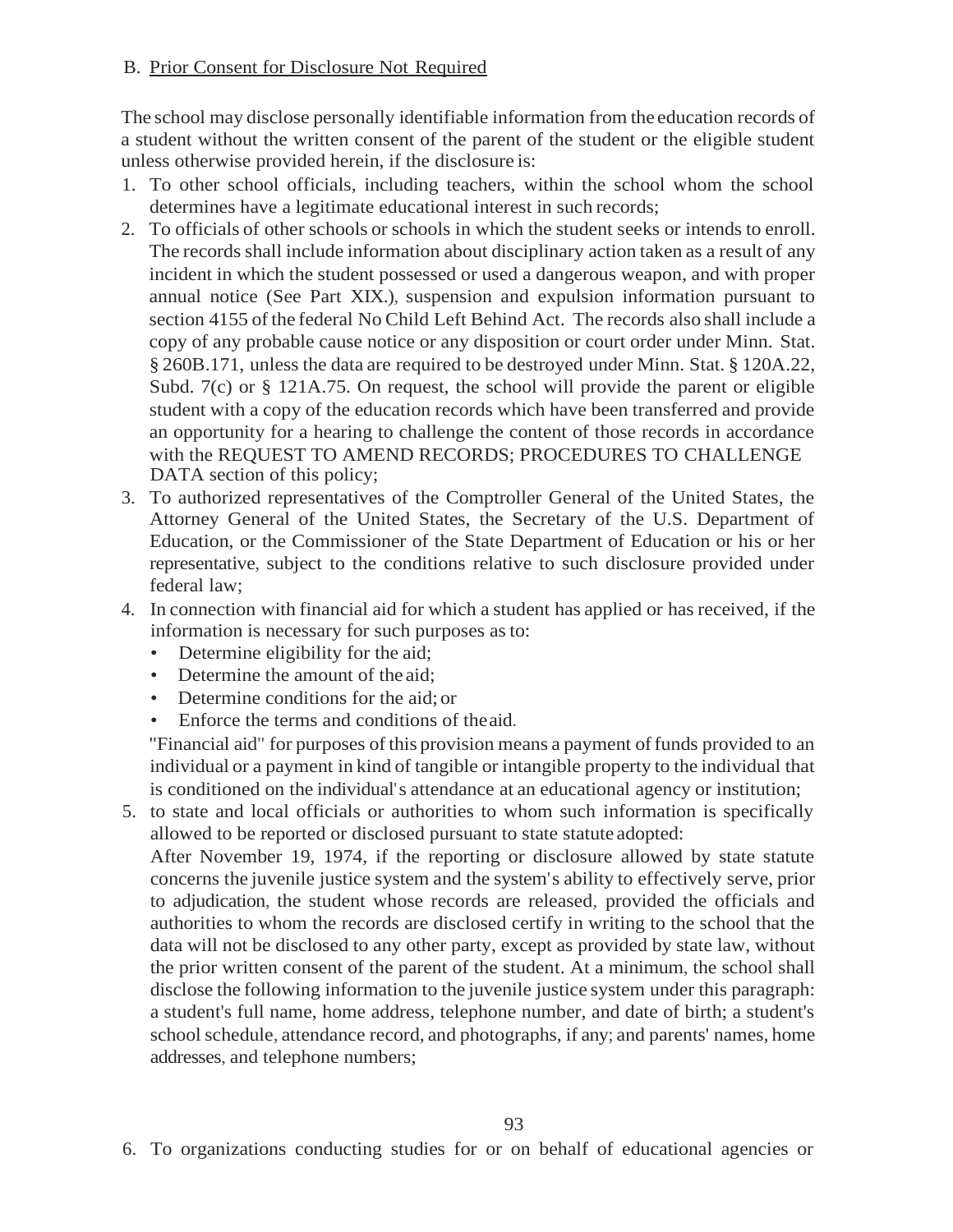institutions for the purpose of developing, validating or administering predictive tests, administering student aid programs or improving instruction; provided that the studies are conducted in a manner which does not permit the personal identification of parents or students by individuals other than representatives of the organization and the information is destroyed when no longer needed for the purposes for which the study was conducted. For purposes of this provision, the term "organizations" includes, but is not limited to, federal, state and local agencies and independent organizations. In the event the Department of Education determines that a third party outside of the school to whom information is disclosed violates this provision, the school may not allow that third party access to personally identifiable information from education records for at least five years.

- 7. To accrediting organizations in order to carry out their accrediting functions;
- 8. To parents of a dependent student;
- 9. To comply with a judicial order or lawfully issued subpoena, provided, however, that the school makes a reasonable effort to notify the parent or eligible student ofthe order or subpoena in advance of compliance therewith so that the parent or eligible student may seek protective action, unless the disclosure is in compliance with a federal grand jury subpoena, or any other subpoena issued for law enforcement purposes, and the court or other issuing agency has ordered that the existence or the contents of the subpoena or the information furnished in response to the subpoena not be disclosed. In addition, if the school initiates legal action against a parent or student it may disclose to the court, without a court order or subpoena, the education records of the student that are relevant forthe school to proceed with the legal action as plaintiff. Also, if a parent or eligible student initiates a legal action against the school, the school may disclose to the court, without a court order or subpoena, the student's education records that are relevant for the school to defend itself.
- 10. To appropriate parties in connection with an emergency if knowledge of the information is necessary to protect the health or safety of the student or other individuals. In addition, an educational agency or institution may include in the educational records of a student appropriate information concerning disciplinary action taken against the student for conduct that posed a significant risk to the safety or wellbeing of that student, other students, or other members of the school community. This information may be disclosed to teachers and school officials within the school and/or teachers and school officials in other schools who have legitimate educational interests in the behavior of the student;
- 11. To the juvenile justice system ifinformation about the behavior of a student who poses a risk of harm is reasonably necessary to protect the health or safety of the student or other individuals;
- 12. Information the school has designated as "directory information" pursuant to the RELEASE OF DIRECTORY INFORMATION section of this policy;
- 13. To military recruiting officers pursuant to the MILITARY RECRUITMENT section of this policy;
- 14. To the parent of a student who is not an eligible student or to the student himself or herself;

15. To appropriate health authorities to the extent necessary to administer immunization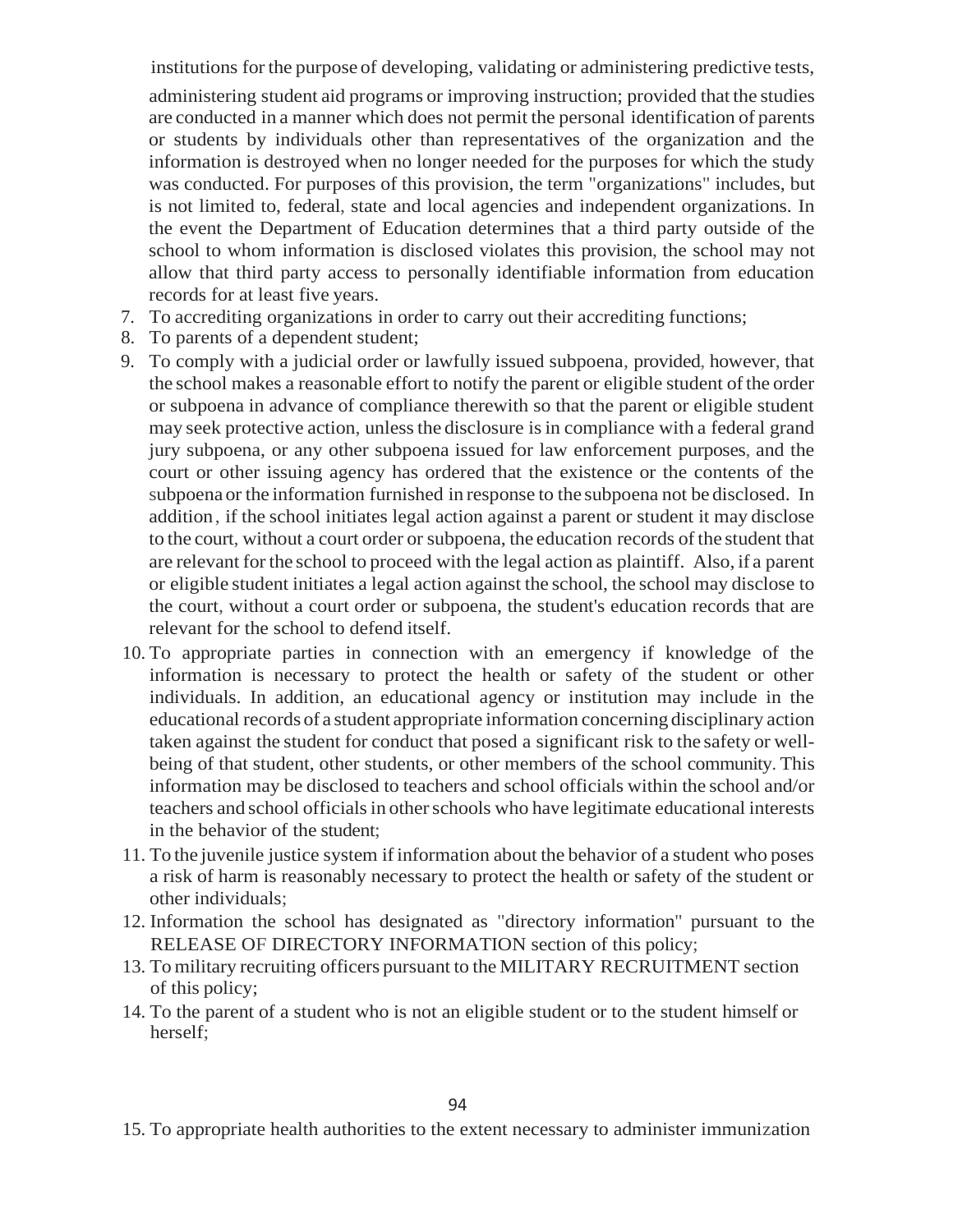programs and for bona fide epidemiologic investigations which the commissioner of health determines are necessary to prevent disease or disability to individuals in the public educational agency or institution in which the investigation is being conducted;

- 16. To volunteers who are determined to have a legitimate educational interest in thedata and who are conducting activities and events sponsored by or endorsed by the educational agency or institution for students or former students; or
- 17. To the juvenile justice system, on written request that certifies that the information will not be disclosed to any other person except as authorized by law without the written consent of the parent of the student:
	- the following information about a student must be disclosed: a student's full name, home address, telephone number, date of birth; a student's school schedule, attendance record, and photographs, if any; and any parents' names, home addresses, and telephone numbers;
	- the existence of the following information about a student, not the actual data or other information contained in the student's educational record, may be disclosed provided that a request for access must be submitted on the statutory form and it must contain an explanation of why access to the information is necessary to serve the student: (1) use of a controlled substance, alcohol, or tobacco; (2) assaultive or threatening conduct that could result in dismissal from school under the Pupil Fair Dismissal Act; (3) possession or use of weapons or look-alike weapons; (4) theft; or (5) vandalism or other damage to property. Prior to releasing this information, the charter school director or chief administrative officer of a school who receives such a request must, to the extent permitted by federal law, notify the student's parent or guardian by certified mail of the request to disclose information. If the student's parent or guardian notifies the school official of an objection to the disclosure within ten(10) days ofreceiving certified notice, the school official must not disclose the information and instead must inform the requesting member of the juvenile justice system of the objection. If no objection from the parent or guardian is received within fourteen (14) days, the school official must respond to the request for information. The written requests of the juvenile justice system member(s), as well as a record of any release, must be maintained in thestudent's file.
- 18. To the charter school director of the school the student attends and to any counselor directly supervising or reporting on the behavior or progress of the student if it is information from a disposition order received by director under Minn. Stat. § 260B.l 71, Subd. 3. The director must notify the counselor immediately and must place the disposition order in the student's permanent education record. The director also must notify immediately any teacher or administrator who directly supervises orreports on the behavior or progress of the student whom the director believes needs the information to work with the student in an appropriate manner, to avoid being needlessly vulnerable, or to protect other persons from needless vulnerability. The director may also notify other school employees, substitutes, and volunteers who are in direct contact with the student if the director determines that these individual need the information to work with the student in an appropriate manner, to avoid being needlessly vulnerable, or to protect other persons from needless vulnerability.

<sup>19.</sup> Such notices from the director must identify the student, outline the offense, and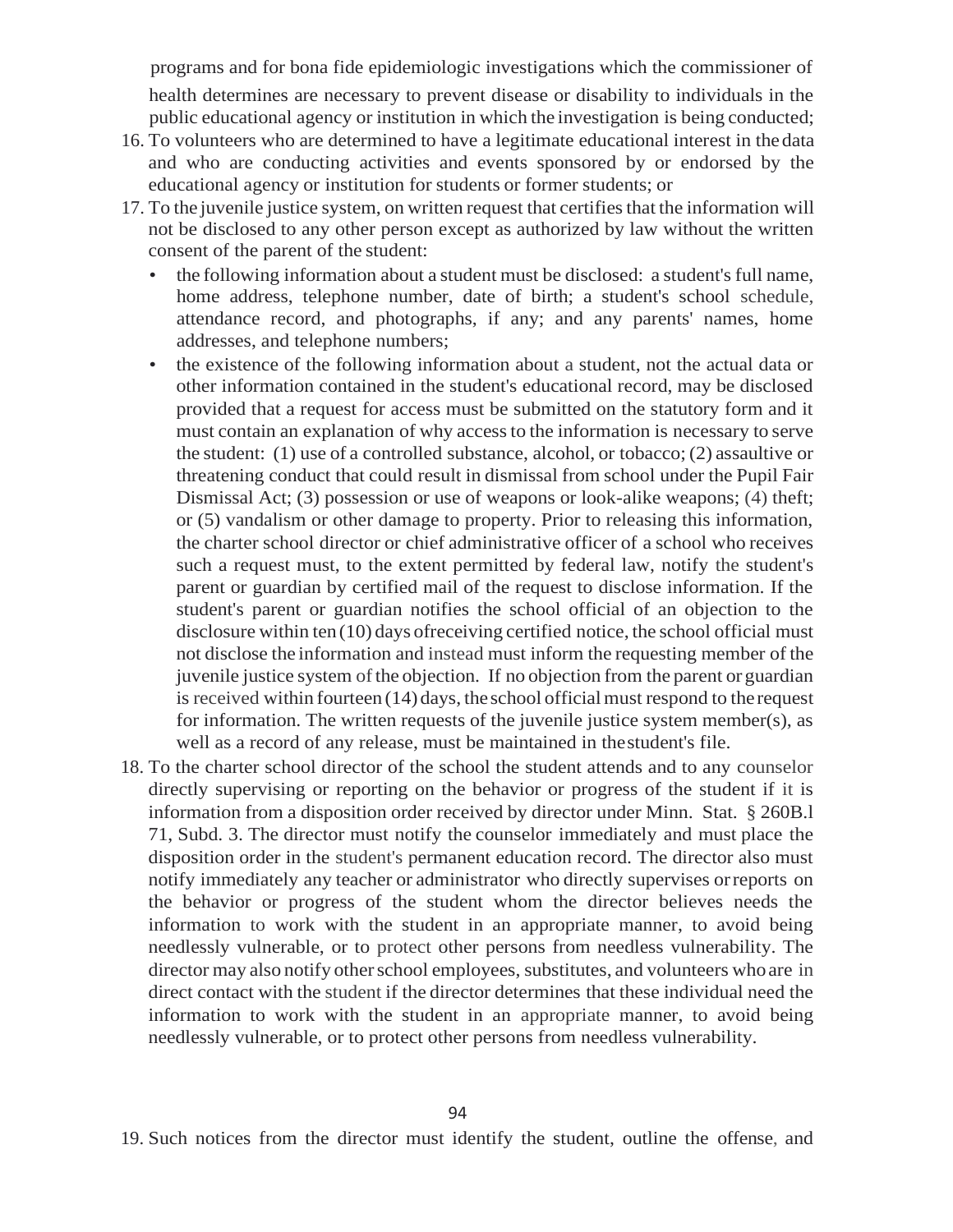describe any conditions of probation about which the school must provide information if this information is provided in the disposition order. Disposition order information

received is private educational data received for the limited purpose of serving the educational needs of the student and protecting students and staff. The information may not be further disseminated by the counselor, teacher, administrator, staff member, substitute, or volunteer except as necessary to serve the student, to protect students and staff, or as otherwise required by law, and only to the student or the student's parent or guardian.

20. To the charter school director where the student attends if it is information from a peace officer's record of children received by director under Minn. Stat. § 260B.17l, Subd. 5. The director must place the information in the student's educational record. The director also must notify immediately any teacher, counselor, or administrator directly supervising the student whom the director believes needs the information to work with thestudent in an appropriate manner, to avoid beingneedlessly vulnerable, orto protect other personsfrom needless vulnerability. The charter school director may also notify other employees, substitutes, and volunteers who are in direct contact with the student if the director determines that these individuals need the information to work with the student in an appropriate manner, to avoid being needlessly vulnerable, or to protect other persons from needless vulnerability. Such notices from the director must identify the student and describe the alleged offense if this information is provided in the peace officer's notice. Peace officer's record information received is private educational data received for the limited purpose of serving the educational needs of the student and protecting students and staff. The information must not be further disseminated by the counselor, teacher administrator, staff member, substitute, or volunteer except to communicate with the student or the student's parent or guardian as necessary to serve the student, to protect students and staff, or as otherwise required by law.

The charter school director must delete the peace officer' s record from the student's educational record, destroy the data, and make reasonable efforts to notify any teacher, counselor, staff member, administrator, substitute, or volunteer who received information from the peace officer's record if the county attorney determines not to proceed with a petition or directs the student into a diversion or mediation program or if a juvenile court makes a decision on a petition and the county attorney or juvenile court notifies the director of such action.

#### *Release of Directory Information*

#### A. Classification

Directory information is public except as provided herein.

#### B. Former Students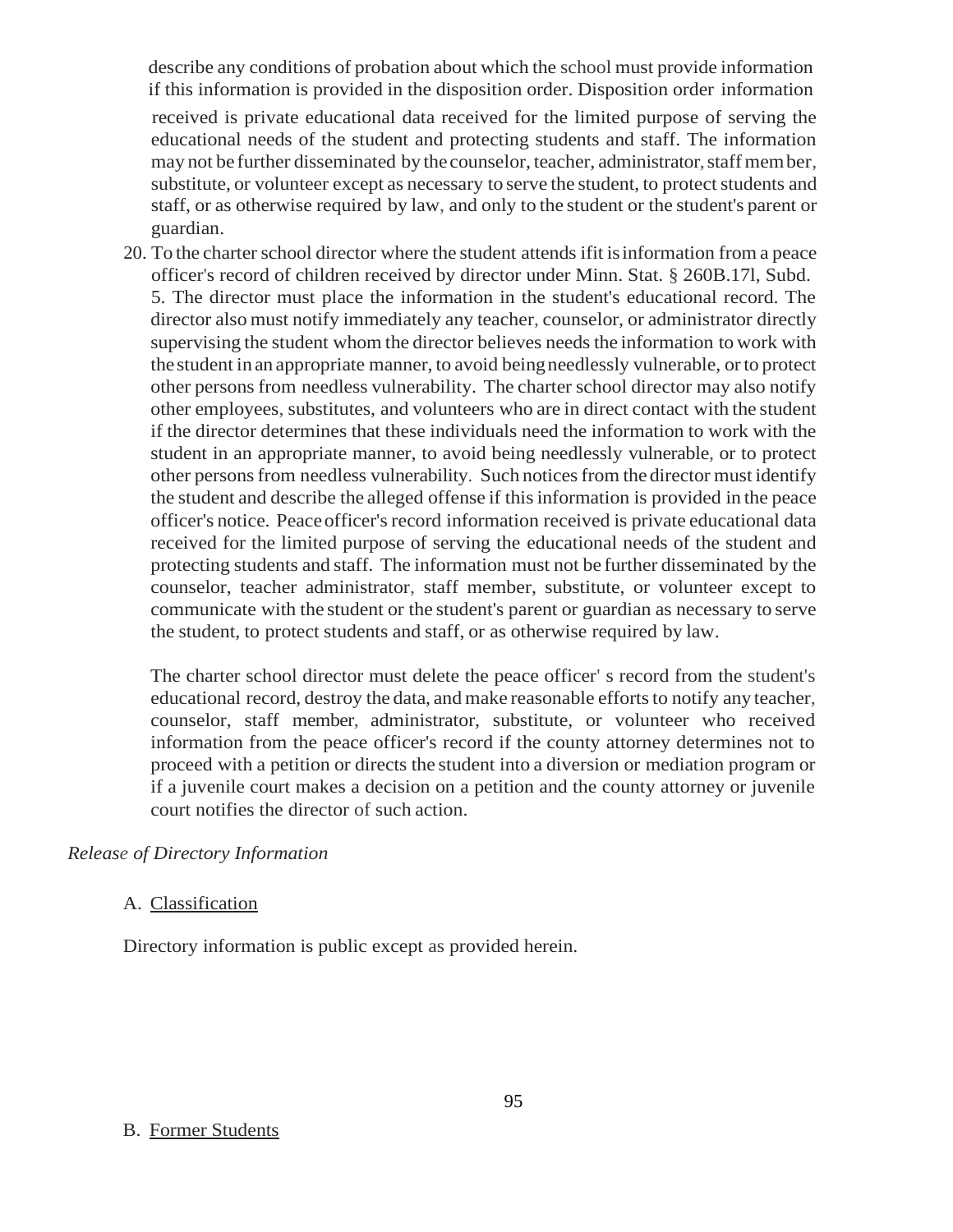Unless a former student affirmatively opted out of the release of directory information in his or her last year of attendance, the school may disclose directory information from the education records generated by it regarding the former student without meeting the requirements of Paragraph C. of this section. In addition, under an explicit exclusion from the definition of an "education record," the school may release records that only contain information about an individual obtained after he orshe is no longer a student at the school.

### C. Present Students and Parents

The school may disclose directory information from the education records of a student and information regarding parents without prior written consent of the parent of the student or eligible student, except as provided herein. Prior to such disclosure the schoolshall:

- 1. Annually give public notice by any means that are reasonably likely to inform the parents and eligible students of:
	- The types of personally identifiable information regarding students and/orparents that the school has designated as directory information;
	- The parent's or eligible student's right to refuse to let the school designate any or all of those types of information about the student and/or the parent as directory information; and
	- The period of time in which a parent or eligible student has to notify the school in writing that he or she does not want any or all of those types of information about the student and/or the parent designated as directory information.
- 2. Allow a reasonable period of time after such notice has been given for a parent or eligible student to inform the school, in writing, that any or all of the information so designated should not be disclosed without the parent's or eligible student's prior written consent, except as provided in the DISCLOSURE OF EDUCATION RECORDS section of this policy.

#### D. Procedure for Obtaining Nondisclosure of Directory Information

The parent's or eligible student's written notice shall be directed to the responsible authority and shall include the following:

- Name of the student and/or parent, as appropriate;
- Home address;
- School presently attended by student;
- Parent's legal relationship to student, if applicable; and
- Specific categories of directory information to be made not public without the parent's or eligible student's prior written consent, which shall only be applicable for that school year.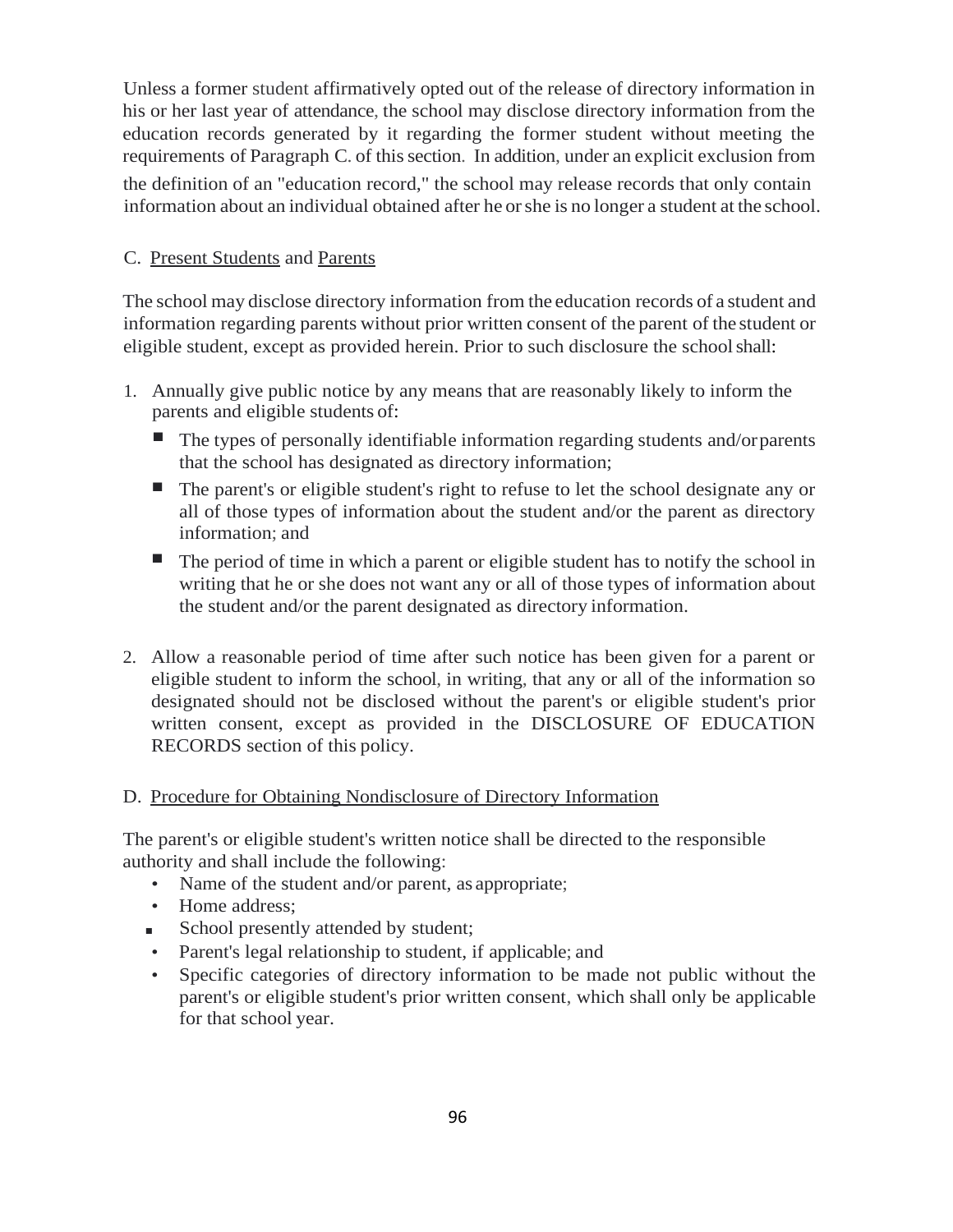### E. Duration

The designation of any information as directory information about a student or parents will remain in effect for the remainder of the school year unless the parent or eligible student provides the written notifications provided herein.

### *Disclosure of Private Records*

### A. Private Records

For the purposes herein, education records are records that are classified as private data on individuals by state law and which are accessible only to the student who is the subject of the data and the student's parent if the student is not an eligible student. The school may not disclose private records or their contents except assummary data, or except as provided in the DISCLOSURE OF EDUCATION RECORDS section of this policy, without the prior written consent of the parent or the eligiblestudent.

#### B. Private Records Not Accessible to Parent

In certain cases state law intends, and clearly provides, that certain information contained in the education records of the school pertaining to a student be accessible to the student alone, and to the parent only under special circumstances, if at all.

- 1. The responsible authority may deny access to private data by a parent when a minor student who is the subject of that data requests that the responsible authority deny such access. The minor student's request must be submitted in writing setting forth the reasonsfor denying accessto the parent and must be signed by theminor. Upon receipt ofsuch request the responsible authority shall determine if honoring the request to deny the parent access would be in the best interest of the minor data subject. In making this determination the responsible authority shall consider the following factors:
	- Whether the minor is of sufficient age and maturity to be able to explain the reasons for and understand the consequences of the request to deny access;
	- Whether the personal situation of the minor is such that denying parental access may protect the minor data subject from physical or emotional harm;
	- Whether there are grounds for believing that the minor data subject's reasons for precluding parental access are reasonably accurate;
	- Whether the data in question is of such a nature that disclosure of it to the parent may lead to physical or emotional harm to the minor datasubject; and
	- Whether the data concerns medical, dental or other health services provided pursuant to Minn. Stat. §§ 144.341-144.347, in which case the datamay be released only if the failure to inform the parent would seriously jeopardize the health of the minor.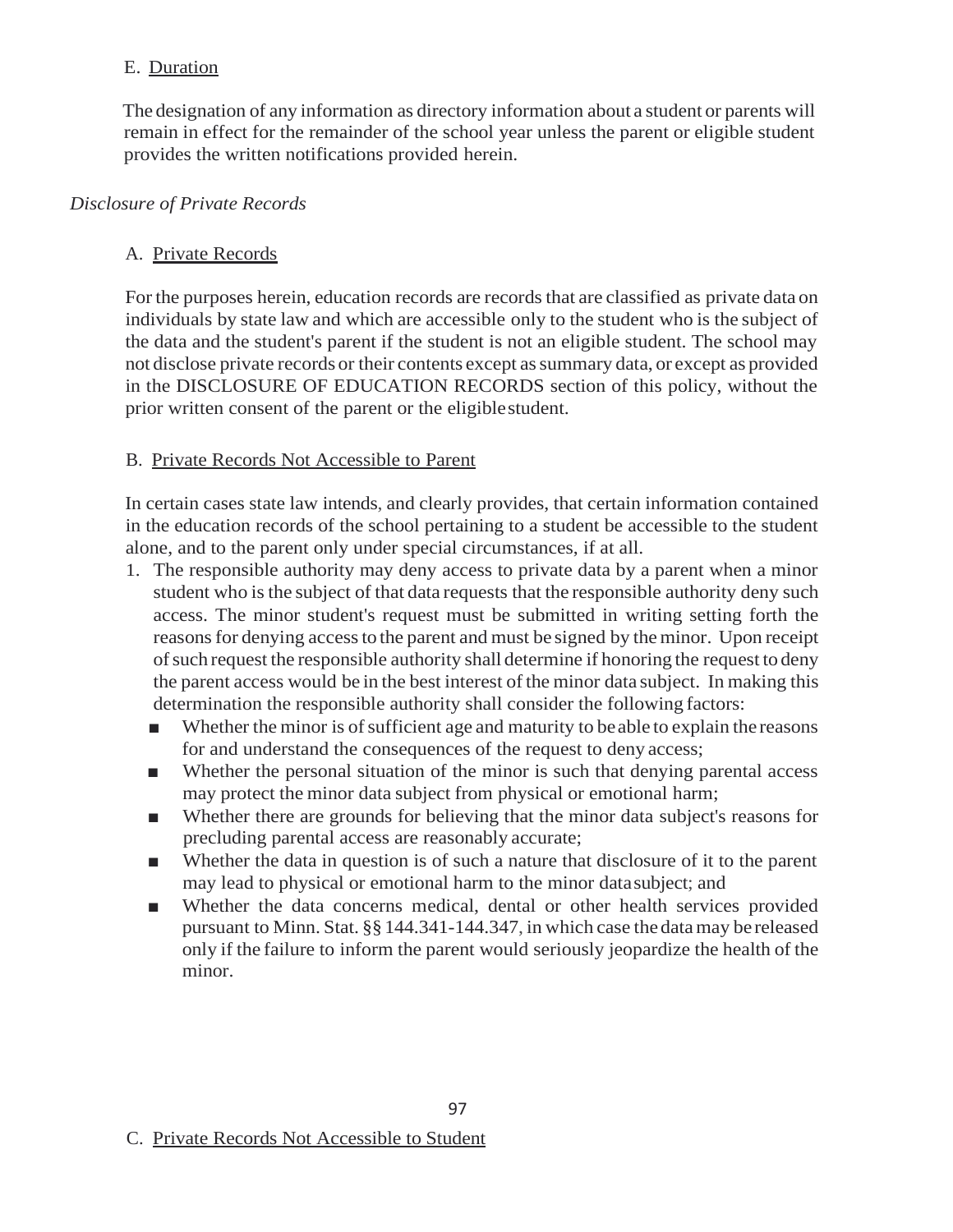Students shall not be entitled to access to private data concerning financial records and statements of the student's parent or any information contained therein.

## *Disclosure of Confidential Records*

# A. Confidential Records

Confidential records are those records and data contained therein which state orfederal law makes not public, and which are inaccessible to the student and the student's parents or to an eligible student.

# B. Reports Under the Maltreatment of Minors Reporting Act

Pursuant to Minn. Stat. § 626.556, reports pertaining to a neglected and/or physically and/or sexually abused child shall be accessible only to the appropriate welfare and law enforcement agencies. In respect to other parties, such data shall be confidential and will not be made available to the parent or the subject individual by the school. The subject individual, however, may obtain a copy of the report from either the local welfare agency, county sheriff or the local police department subject to the provisions of Minn. Stat. § 626.556, Subd. 11.

# C. Investigative Data

Data collected by the school as part of an active investigation undertaken for the purpose of the commencement or defense of pending civil legal action, or which are retained in anticipation of a pending civil legal action are classified as protected nonpublic data in the case of data not on individuals, and confidential data in the case of data on individuals.

- 1. The school may make any data classified as protected non-public or confidential pursuant to this subdivision accessible to any person, agency or the public if the school determines that such access will aid the law enforcement process, promote public health or safety, or dispel widespread rumor or unrest.
- 2. A complainant has access to a statement he or she provided to the school.
- 3. Once a civil investigation becomes inactive, civil investigative data becomes public unless the release of the data would jeopardize another pending civil legal action, except for those portions of such data that are classified as not public data under state or federal law. Any civil investigative data presented as evidence in court or made part of a court record shall be public. For purposes of this provision, a civil investigation becomes inactive upon the occurrence of any of the following events:

4. a decision by the school , or by the chief attorney for the school , not to pursue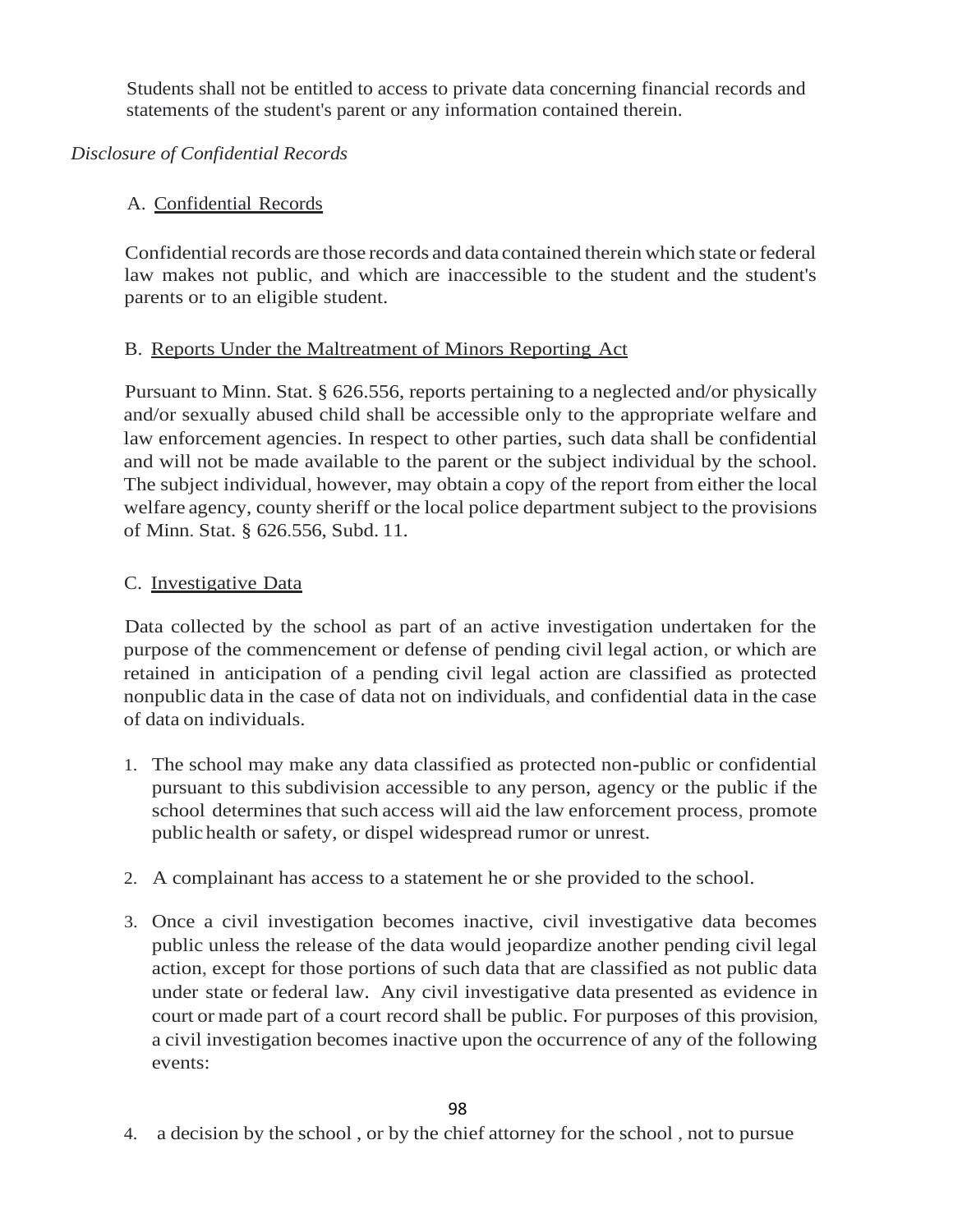the civil legal action. However, such investigation may subsequently become active if the school or its attorney decides to renew the civillegal action;

- the expiration of the time to file a complaint under the statute of limitations or agreement applicable to the civil legal action; or
- the exhaustion or expiration of rights of appeal by either party to the civil legal action.
- 5. A " pending civil legal action" for purposes of this subdivision is defined as including, but not limited to, judicial, administrative or arbitration proceedings.

### *Disclosure of School Records Prior To Exclusion or Expulsion Hearing*

At a reasonable time prior to any exclusion or expulsion hearing, the student and the student's parent or guardian or representative shall be given access to all school records pertaining to the student, including any tests or reports upon which the action proposed by the school may be based, pursuant to the Minnesota Pupil Fair Dismissal Act, Minn. Stat.§ 121A.40, *etseq.*

### *Disclosure of Data to Military Recruitment Officers*

- A. The School will release the names, addresses, and home telephone numbers of secondary students to military recruiting officers within sixty (60) days after the date of the request unless a parent or eligible student has refused in writing to release thisdata to military recruiters pursuant to Paragraph C. below.
- B. Data released to military recruiting officers under this provision:
	- May be used only for the purpose of providing information to students about military service, state and federal veterans' education benefits, and other career and educational opportunities provided by the military; and
	- Cannot be further disseminated to any other person except personnel of the recruiting services of the armed forces.
- C. A parent or eligible student has the right to refuse the release of the name, address, or home telephone number to military recruiting officers. To refuse the release of the above information to military recruiting officers, a parent or eligible student must notify thedirector, in writing, by September 10 each year. The written request must include the following information:
	- Name of student and parent, as appropriate;
	- Home address;
	- Student's grade level;
	- School presently attended by student;
	- Parent's legal relationship to student, if applicable;
	- Specific category or categories of information which are not to be released to military recruiters; and
	- Specific category or categories of information that are not to be released to the public, including military recruiters.

D. Annually, the school will provide public notice by any means that are reasonably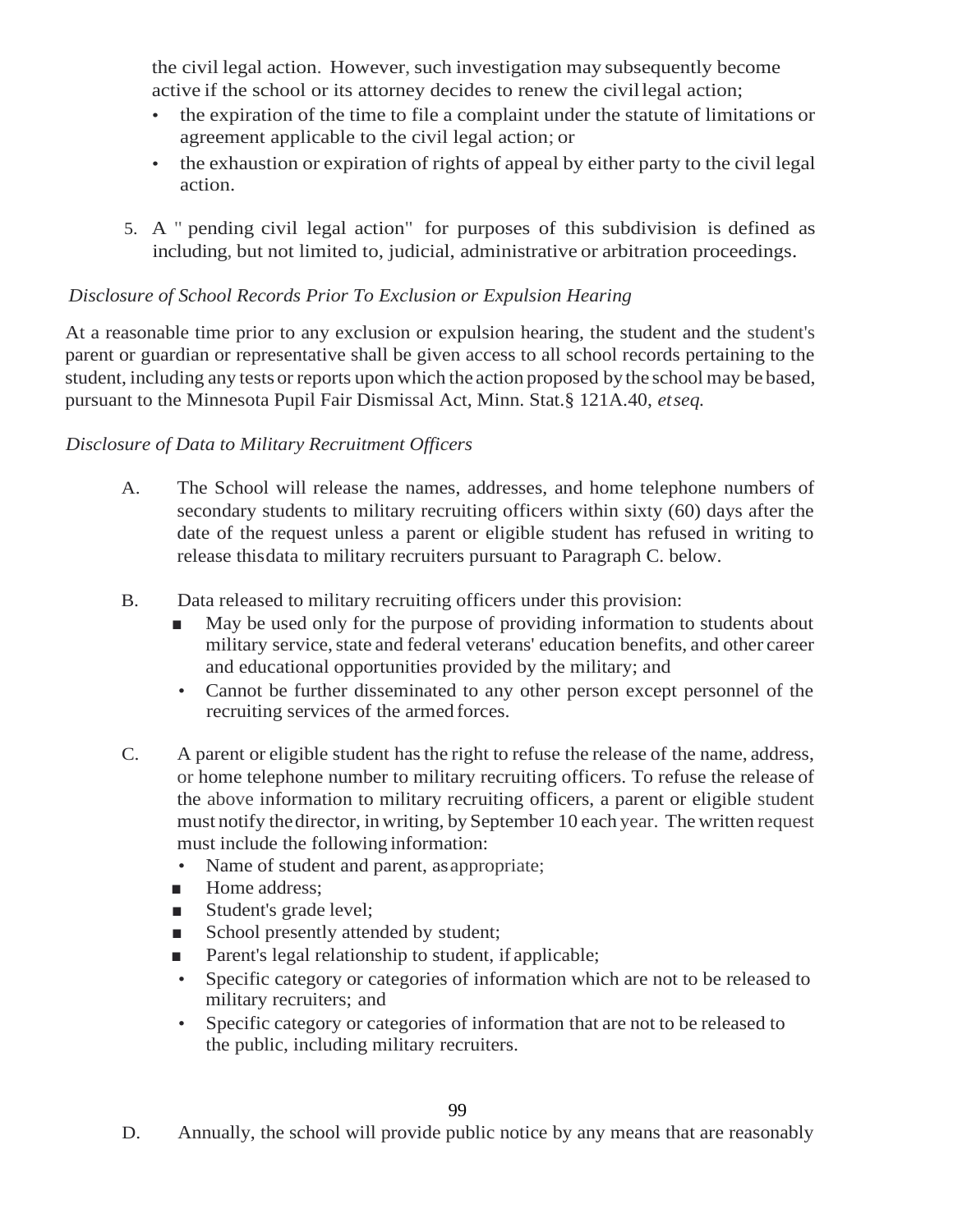likely to inform the parents and eligible students of their rights to refuse to release the names, addresses, and home phone numbersofsecondary students without prior consent.

E. A parent or eligible student's refusal to release the above information to military recruiting officers does not affect the school's release of directory information to the rest of the public, which includes military recruiting officers. In order to make any directory information about a student private, the procedures contained in the RELEASE OF DIRECTORY INFORMATION section of this policy alsomust be followed. Accordingly, to the extent the school has designated the name,address, phone number, and grade level of students as directory information, absent a

request from a parent or eligible student not to release such data, this information will be public data and accessible to members of the public, including military recruiting officers.

### *Limits on Redisclosure*

#### A. Redisclosure

Consistent with the requirements herein, the school may only disclose personally identifiable information from the education records of a student on the condition that the party to whom the information is to be disclosed will not disclose the information to any other party without the prior written consent of the parent of the student or the eligible student, except that the officers, employees and agents of any party receiving personally identifiable information under this section may use the information, but only for the purposes for which the disclosure wasmade.

#### B. Redisclosure NotProhibited

- 1. Subdivision A. of this section does not preclude the school from disclosing personally identifiable information under the DISCLOSURE OF EDUCATION RECORDS section of this policy with the understanding that the party receiving the information may make further disclosures of the information on behalf of the school provided:
	- The disclosures meet the requirements of the DISCLOSURE OF EDUCATION RECORDS section of this policy; and
	- The school has complied with the record-keeping requirements of the RESPONSIBLE AUTHORITY; RECORD SECURITY; AND RECORD KEEPING section of this policy.
- 2. Subdivision A. of thissection does not apply to disclosures made pursuant to court orders or lawfully issued subpoenas or litigation, to disclosures of directory information, to disclosures to a parent or student, or to parents of dependent students.
- C. Classification of Disclosed Data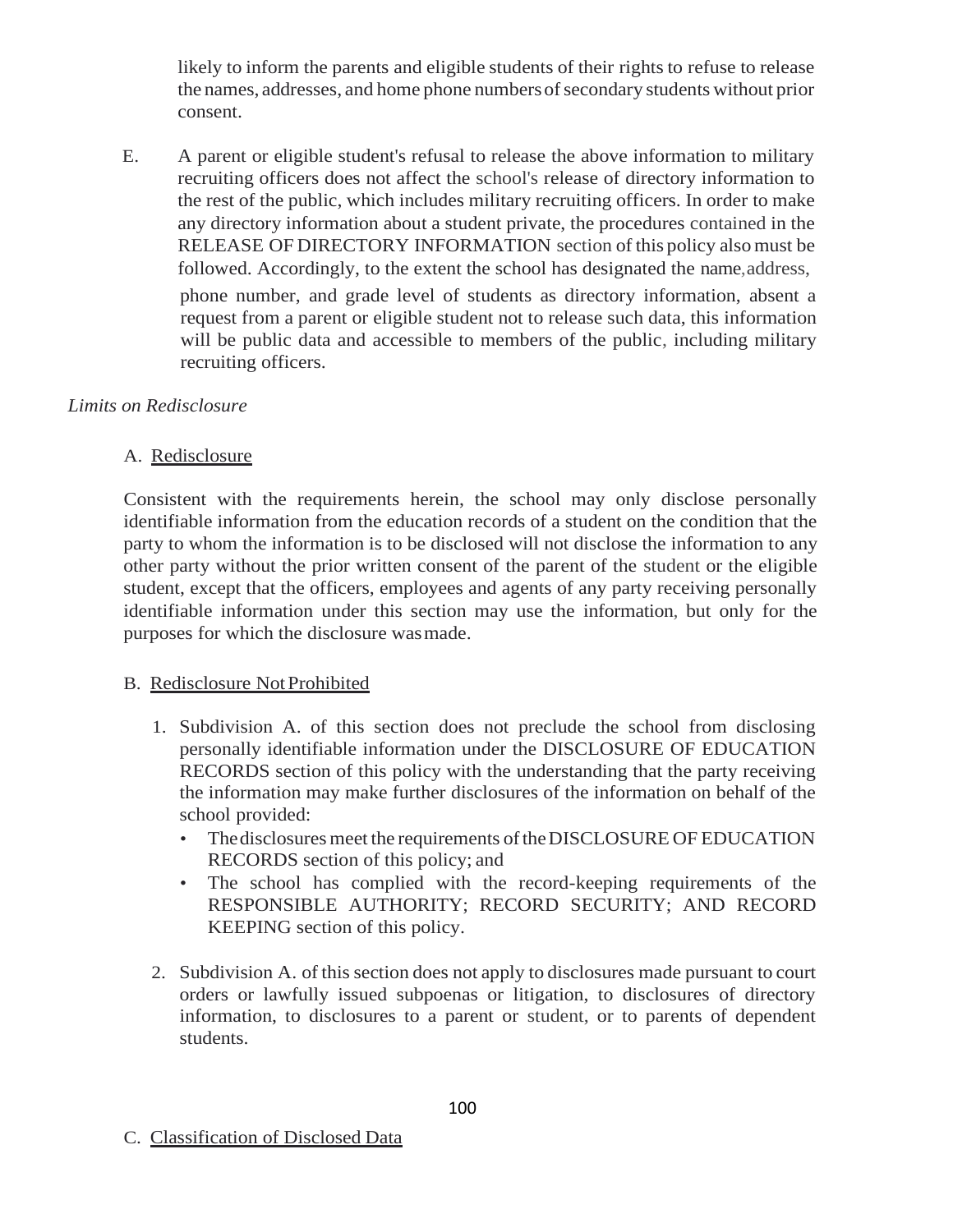The information disclosed shall retain the same classification in the hands of the party receiving it as it had in the hands of the school.

### D. Notification

The school shall, except for disclosures made pursuant to court orders or lawfully issued subpoenas, disclosure of directory information under the RELEASE OF DIRECTORY INFORMATION section of this policy, or disclosures to a parent or student, the school shall inform the party to whom a disclosure is made of the requirements set forth in this

section. In the event that the Family Policy Compliance Office determines that a third party improperly rediscloses personally identifiable information from education records, the educational agency or institution may not allow that third party access to personally identifiable information from education records for at least five years.

### *Responsible Authority, Record Security; and Record Keeping*

### A. Responsible Authority

The responsible authority shall be responsible for the maintenance and security of student records.

### B. Record Securit\_y

The Charter School Director of each school subject to the supervision and control of the responsible authority shall be the records manager of the school, and shall have the duty of maintaining and securing the privacy and/or confidentiality of student records.

#### C. Plan for Securing Student Records

The director shall submit to the responsible authority a written plan for securing students records by September 1 of each school year. The written plan shall contain the following information:

- A description of records maintained;
- Titles and addresses of person(s) responsible for the security of student records;
- Location of student records, by category, in the buildings;

101

- Means of securing student records; and
- Procedures for access and disclosure.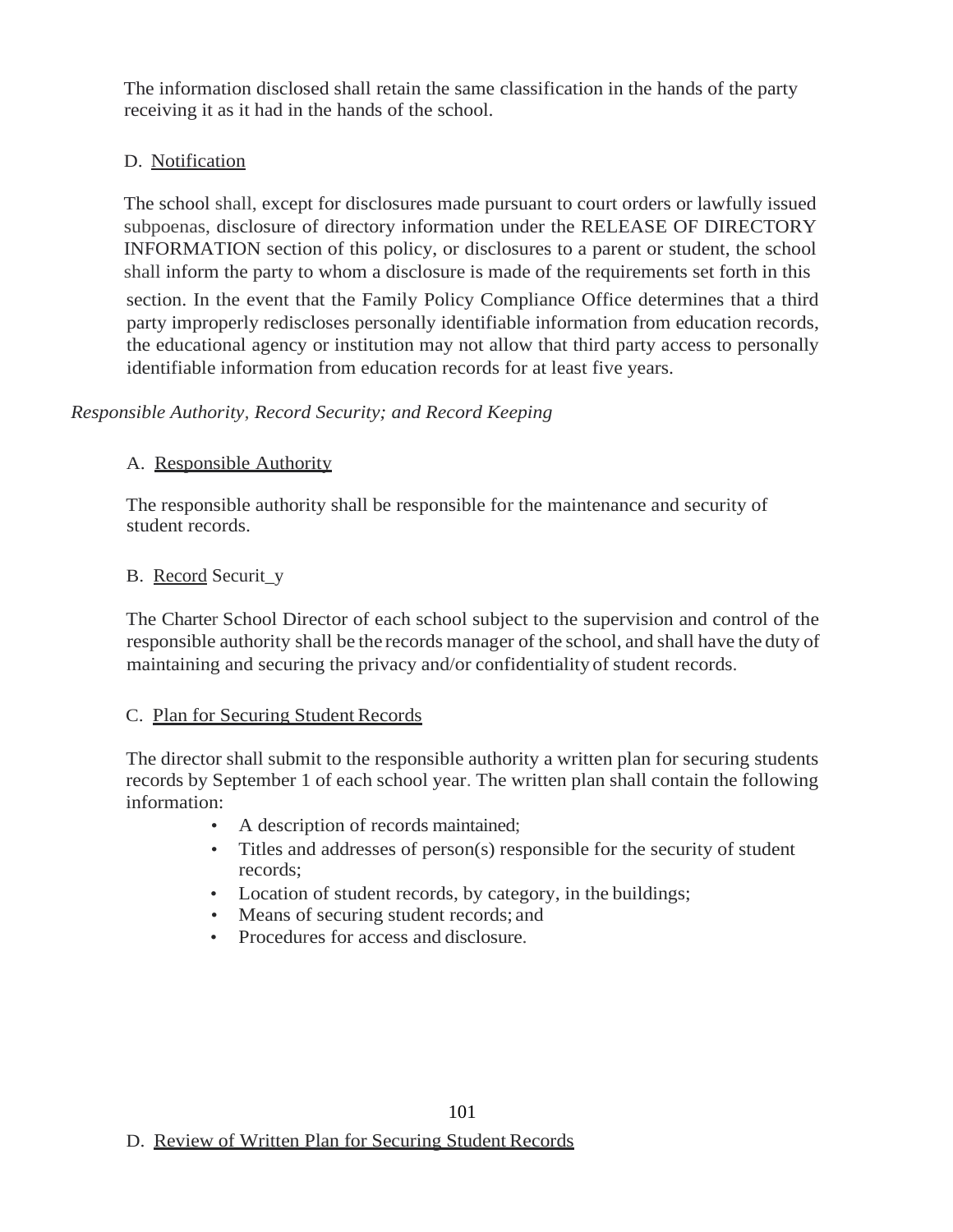The responsible authority shall review the plans submitted pursuant to Paragraph C. of this section for compliance with the law, this policy and the various administrative policies of the school. The responsible authority shall then promulgate a chart incorporating the provisions of Paragraph C. that shall be attached to and become a part of this policy.

### E. Record Keeping

- 1. The charter school director shall, for each request for and each disclosure of personally identifiable information from the education records of a student, maintain a record with the education records of the student which indicates:
	- The parties who have requested or received personally identifiable information from the education records of the student; and
	- The legitimate interests these parties had in requesting or obtaining the information;
	- •
- 2. In the event the school discloses personally identifiable information from an education record of a student pursuant to Paragraph B. of the LIMITS ON REDISCLOSURE section of this policy, the record of disclosure required under this section shall also include:
	- the names of the additional parties to which the receiving party may disclose the information on behalf of the school ; and
	- The legitimate interests under the DISCLOSURE OF EDUCATION RECORDS section of this policy which each of the additional parties has in requesting or obtaining the information.
- 3. Paragraph (1) of Record Keeping does not apply to requests by or disclosure to a parent of a student or an eligible student, disclosures pursuant to the written consent of a parent of a student or an eligible student, requests by or disclosures to other school officials under Paragraph B.1 of the DISCLOSURE OF EDUCATION RECORDS section of this policy, to requests for disclosures of directory information under the RELEASE OF DIRECTORY INFORMATION section of this policy, or to a party seeking or receiving the records as directed by a Federal grand jury or other law enforcement subpoena and the issuing court or agency has ordered that the existence or the contents of the subpoena or the information provided in response to the subpoena not be disclosed.
- 4. The record of requests of disclosures may be inspected by:
	- The parent of the student or the eligible student;
	- The school official or his or her assistants who are responsible for the custody of the records; and
	- The parties authorized by law to audit the record-keeping procedures of the school.

102

5. The record of requests and disclosures shall be maintained with the education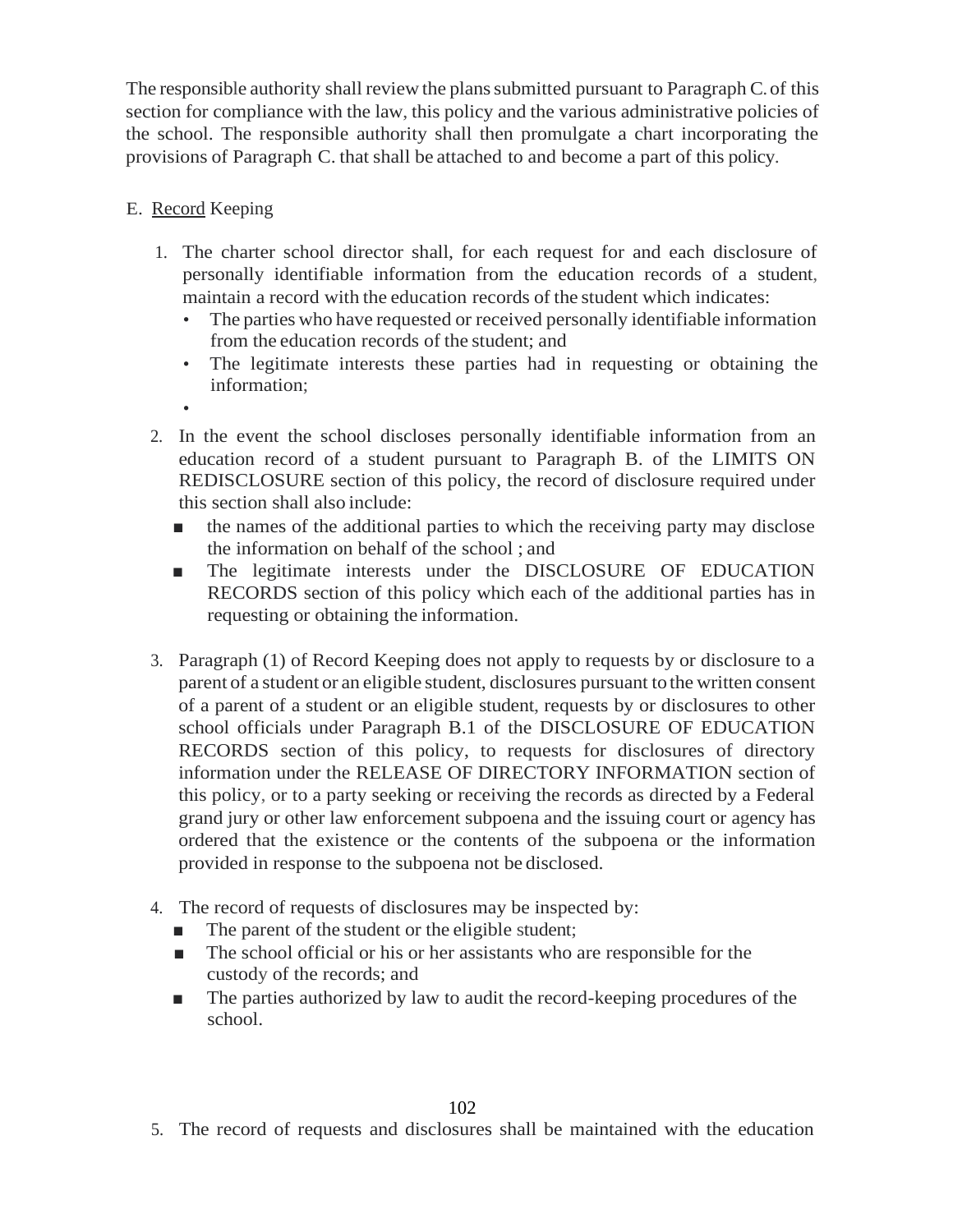records of the student as long as the school maintains the student's education records.

## *Right To Inspect and Review Education Records*

### A. Parent of a Student, an Eligible Student or the Parent of an Eligible Student Who is Also a Dependent Student

The school shall permit the parent of a student, an eligible student or the parent of an eligible student who is also a dependent student who is or has been in attendance in the school to inspect or review the education records of the student, except those records which are made confidential by state or federal law or as otherwise provided in the DISCLOSURE OF PRIVATE RECORDS section of this policy.

#### B. Response to Request for Access

The school shall respond to any request pursuant to Subdivision A. of this section immediately, if possible, or within ten (10) days of the date of the request, excluding Saturdays, Sundays and legal holidays.

#### C. Right to Inspect and Review

The right to inspect and review education records under Subdivision A. of this section includes:

- The right to a response from the school to reasonable requests for explanations and interpretations of records; and
- If circumstances effectively prevent the parent or eligible student from exercising the right to inspect and review the education records, the school shall provide the parent or eligible student with a copy of the records requested, or make other arrangements for the parent or eligible student to inspect and review the requested records.

#### D . Form of Request

Parents or eligible students shall submit to the school a written request to inspect education records which identify as precisely as possible the record or records he or she wishes to inspect.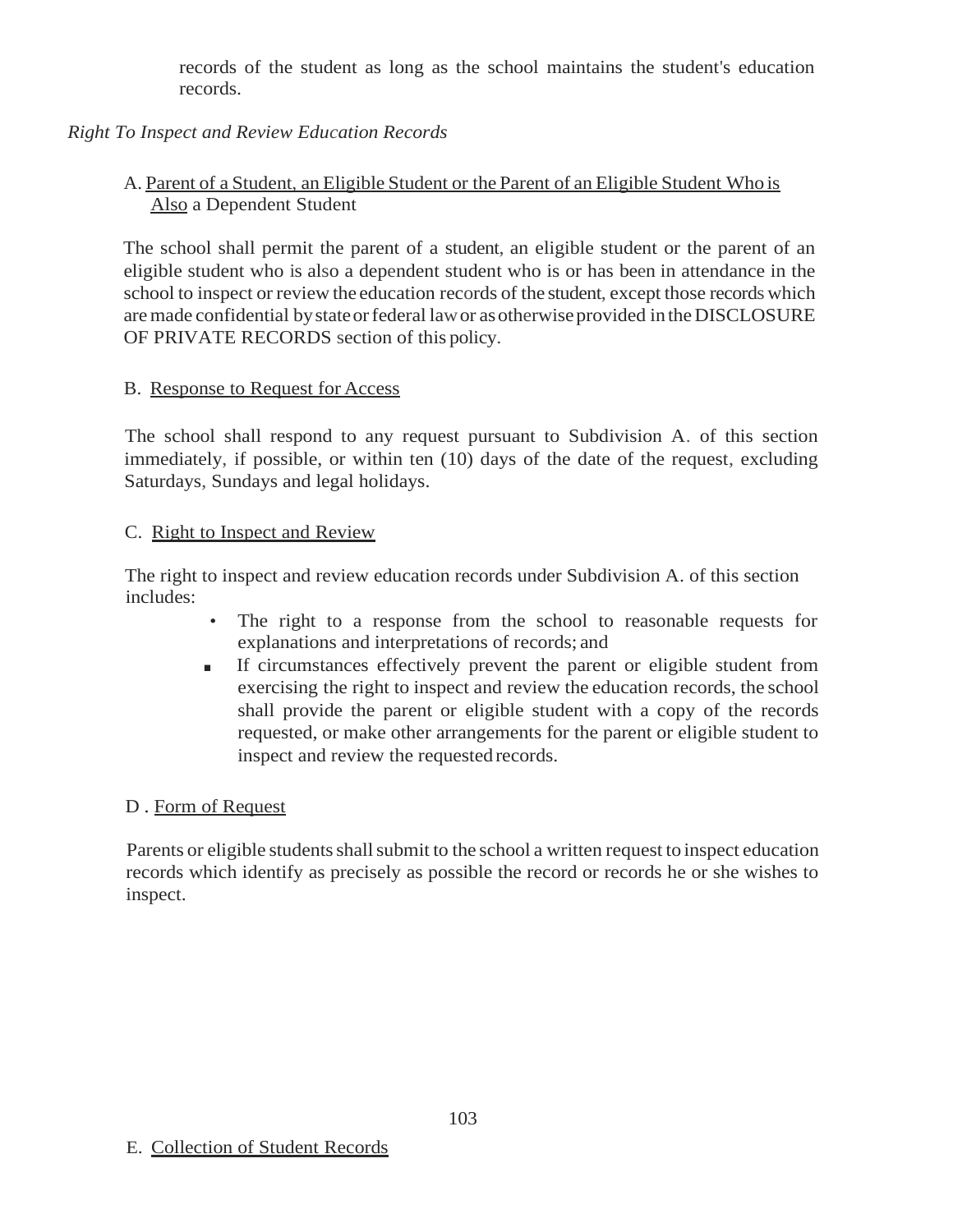If a student's education records are maintained in more than one location, the responsible authority may collect copies of the records or the records themselves from the various locations so they may be inspected at one site. However, if the parent or eligible student wishes to inspect these records where they are maintained, the school shall attempt to accommodate those wishes. The parent or eligible student shall be notified of the time and place where the records may be inspected.

### F. Records Containing Information on More Than One Student

If the education records of a student contain information on more than one student, the parent or eligible student may inspect and review or be informed of only the specific information that pertains to that student.

### G. Authority to Inspect or Review

The school may presume that either parent of the student has authority to inspect orreview the education records of a student unless the school has been provided withevidence that there is a legally binding instrument or a state law or court order governing such matters as marriage dissolution, separation or custody which provides to the contrary.

### H. Fees for Copies of Records

- 1. The school shall charge a reasonable fee for providing photocopies or printed copies of records unless printing a copy is the only method to provide for the inspection of data. In determining the amount of the reasonable fee, the school shall consider the following:
	- The cost of materials, including paper, used to provide the copies;
	- The cost of the labor required to prepare the copies;
	- Any schedule of standard copying charges established by the school in its normal course of operations;
	- Any special costs necessary to produce such copiesfrom machine based recordkeeping systems, including but notlimited to computers and microfilmsystems; and
	- Mailing costs.
- 2. The cost of providing copies shall be borne by the parent or eligible student.
- 3. The responsible authority, however, may not impose a fee for a copy of an education record made for a parent or eligible student if doing so would effectively prevent the parent or eligible studentfrom exercising their right to inspect orreview the student's education records.

4. The school reserves the right to make a charge for copies such as transcripts it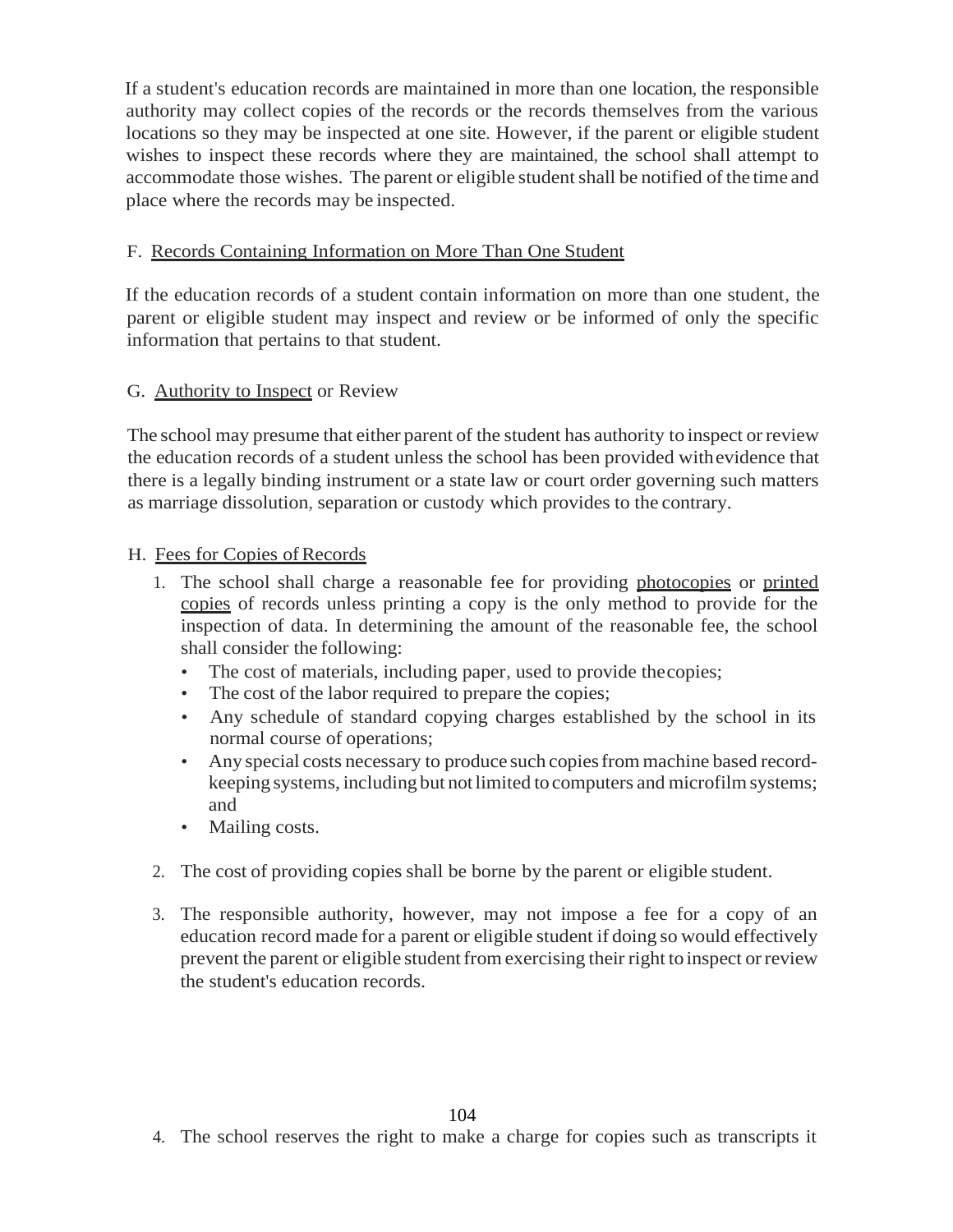forwards to potential employers or post-secondary institutions for employment or admissions purposes. The fee for such copies and other copies forwarded to third parties with prior consent, as a convenience, will be from \$1 to \$15 plus postage if that is involved.

### *Request to Amend Records; Procedures to Challenge Data*

### A. Request to Amend Education Records

The parent of a student or an eligible student who believes that information contained in the education records of the student is inaccurate, misleading or violates the privacy or other rights of the student may request that the school amend those records.

- 1. The request shall be in writing, shall identify the item the requestor believes to be inaccurate, misleading or in violation of the privacy or other rights of the student, shall state the reason for this belief, and shall specify the correction the requestor wishes the school to make. The request shall be signed and dated by the requestor.
- 2. The school shall decide whether to amend the education records of the student in accordance with the request within a reasonable period of time after receiving the request.
- 3. If the school decides to refuse to amend the education records of the student in accordance with the request, itshall inform the parent of the student or the eligible student of the refusal and advise the parent or eligible student of the right to a hearing under Subdivision B. of this section.

#### B. Right to a Hearing

If the school refuses to amend the education records of a student, the school, on request, shall provide an opportunity for a hearing in order to challenge the content of the student's education records to ensure that information in the education records of the student is not inaccurate, misleading, or otherwise in violation of the privacy or other rights of the student. A hearing shall be conducted in accordance with Subdivision C. of this section.

- If, as a result of the hearing, the school decides that the information is inaccurate, misleading, or otherwise in violation of the privacy or other rights of thestudent, it shall amend the education records of the student accordingly and soinform the parent of the student or the eligible student in writing.
- If, as a result of the hearing, the school decides that the information is not inaccurate, misleading, or otherwise in violation of the privacy or other rights of the student, it shall inform the parent or eligible student of the right to place a statement in the record commenting on the contested information in the record or stating why he or she disagrees with the decision of the school, or both.

<sup>•</sup> Any statement placed in the education records of the student under Subdivision B. of this section shall: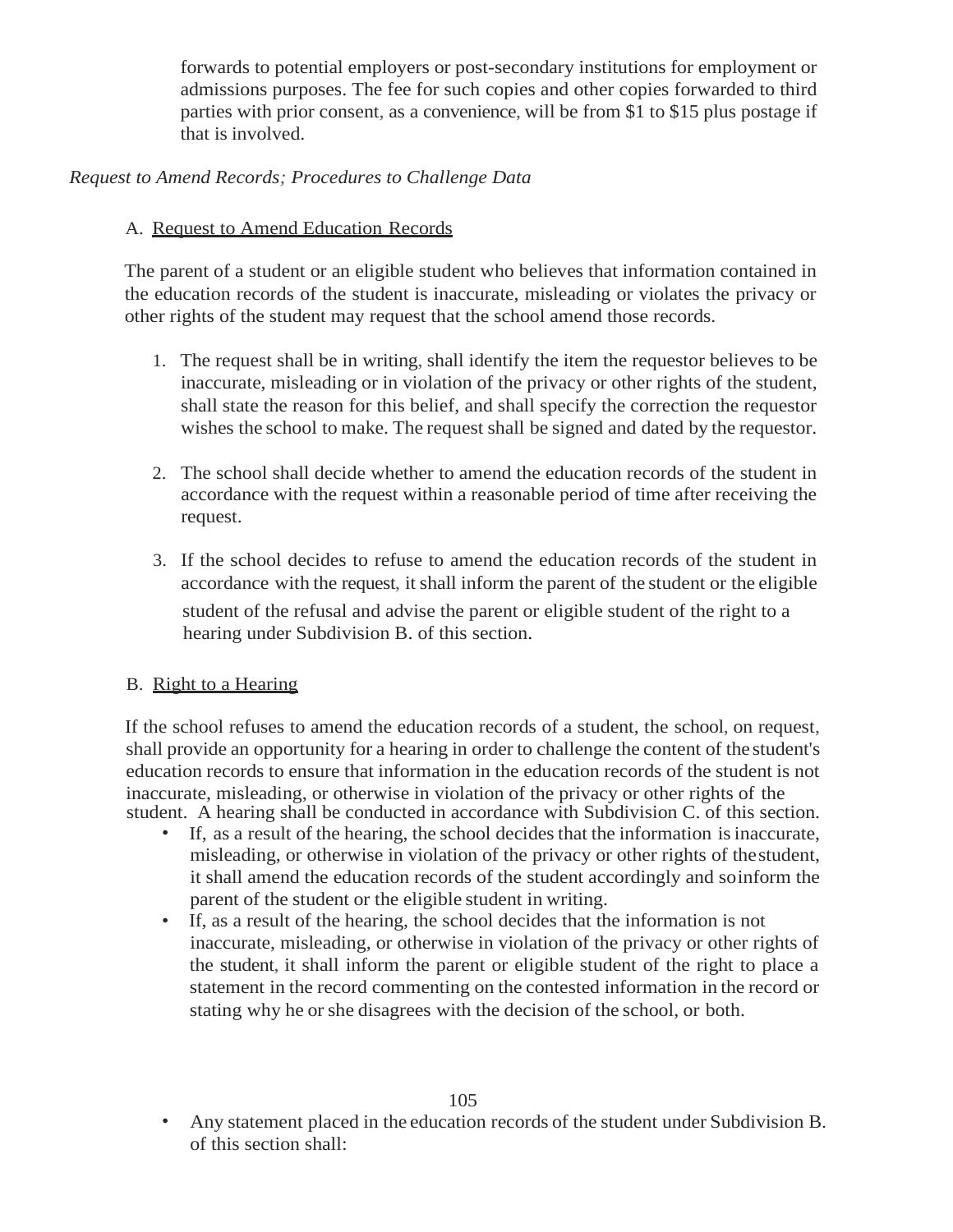- Be maintained by the school as part of the education records of the student so long as the record or contested portion thereof is maintained by the school ; and

- If the education records of the student or the contested portion thereof is disclosed by the school to any party, the explanation shall also be disclosed to that party.

#### C. Conduct of Hearing

- The hearing shall be held within a reasonable period of time after the school has received the request, and the parent of the student or the eligible student shall be given notice of the date, place and time reasonably in advance of thehearing.
- Any individual, including an official of the school who does not have a direct interest in the outcome of the hearing, may conduct the hearing. The school board attorney shall be in attendance to present the school board's position and advise the designated hearing officer on legal and evidentiary matters.
- The parent of the student or eligible student shall be afforded a full and fair opportunity for hearing to present evidence relative to the issues raised under Subdivisions A. and B. of this section and may be assisted or represented by individuals of his or her choice at his or her own expense, including an attorney.
- The school shall make a decision in writing within a reasonable period of time after the conclusion of the hearing. The decision shall be based solely on evidence presented at the hearing and shall include a summary of evidence and reasons for the decision.
- D. Appeal

The final decision of the designated hearing officer may be appealed in accordance with the applicable provisions of the Minn. Stat. Ch. 14 relating to contested cases.

#### *Problems Accessing Data*

- The data practices compliance official is the designated employee to whom persons may direct questions or concerns regarding problems in obtaining access to data or other data practices problems.
- Data practices compliance official means the Director of the Charter School.

#### *Complaints for Noncompliance*

#### A. Where to File Complaints

Complaints regarding alleged violations of rights accorded parents and eligible students by 20 U.S.C. §1232g, and the rules promulgated there under, shall be submitted in writing to the Family Policy Compliance Office, U.S. Department of Education, 400 Maryland Avenue, S.W., Washington, D.C. 20202-4605.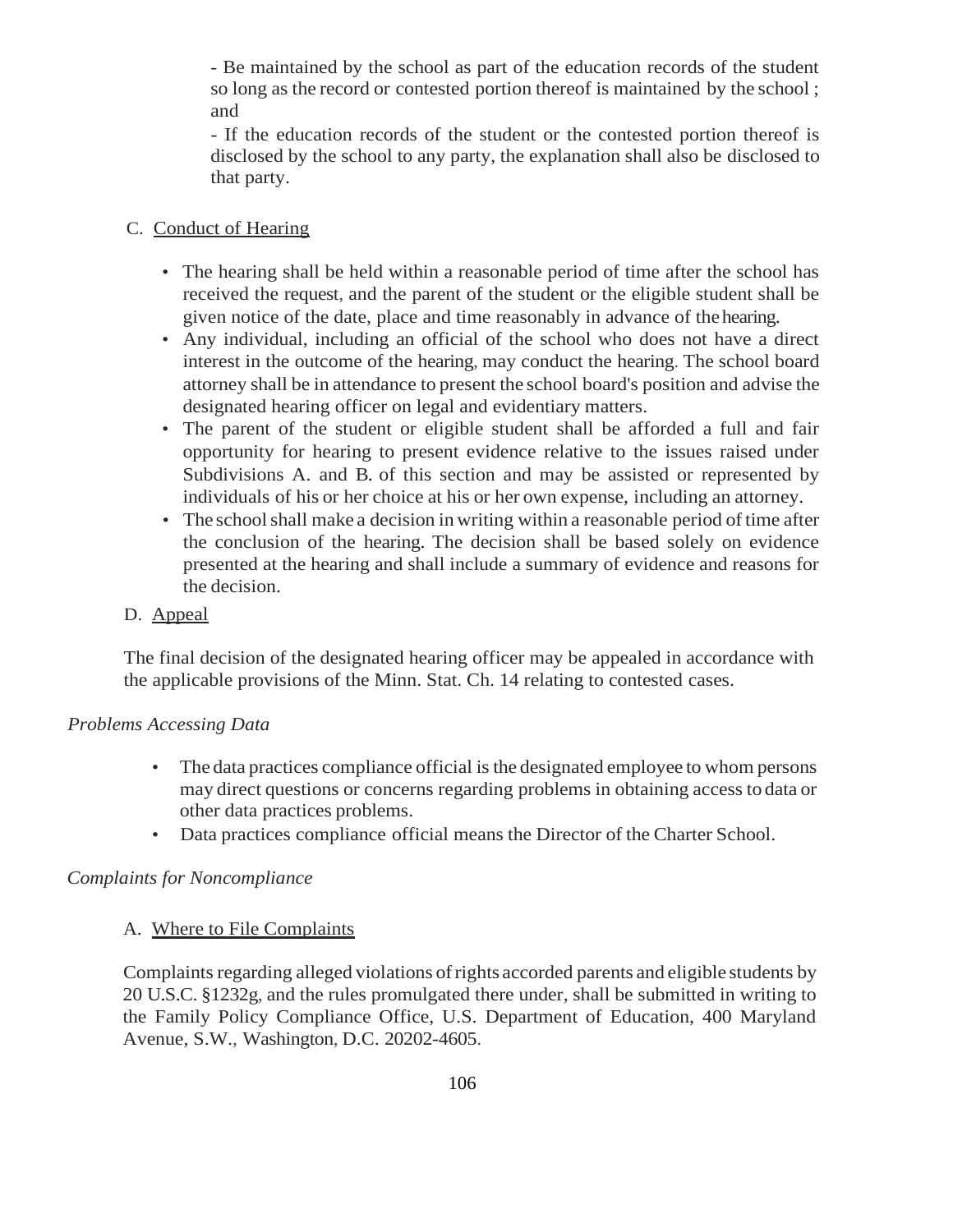### B. Content of Complaint

A complaint filed pursuant to this section must contain specific allegations of fact giving reasonable cause to believe that a violation of20 U.S.C. §1232g and the rules promulgated there under has occurred.

## *Waiver*

A parent or eligible student may waive any of his or her rights provided herein pursuant to 20 U.S.C. §1232g. A waiver shall not be valid unless in writing and signed by the parent or eligible student. The school may not require such a waiver.

# *Annual Notification of Rights*

# A. Contents of Notice

The school shall give parents of students currently in attendance and eligible students currently in attendance annual notice by such means as are reasonably likely to inform the parents and eligible students of the following:

- That the parent or eligible student has a right to inspect and review the student's education records and the procedure for inspecting and reviewing education records;
- That the parent or eligible student has a right to seek amendment of the student's education records to ensure that those records are not inaccurate , misleading, or otherwise in violation of the student's privacy or other rights and the procedure for requesting amendment of records;
- That the parent or eligible student has a right to consent to disclosures of personally identifiable information contained in the student's education records, except to the extent that federal and state law and the regulations promulgated there under authorize disclosure without consent;
- That the parent or eligible student has a right to file a complaint with the U.S. Department of Education regarding an alleged failure by the school to comply with the requirements of20 U.S.C. §1232g, and the rules promulgated there under;
- The criteria for determining who constitutes a school official and what constitutes a legitimate educational interest for purposes of disclosing education records to other school officials whom the school has determined to have legitimate educational interests; and
- That the school forwards education records on request to a school in which astudent seeks or intends to enroll including suspension and expulsion records pursuant to the federal No Child Left Behind Act and, if applicable, a student's history of violent behavior.

### B. Notification to Parents of Students Having a Primary Home Language Other Than English

The school shall provide for the need to effectively notify parents of students identified as having a primary or home language other than English.